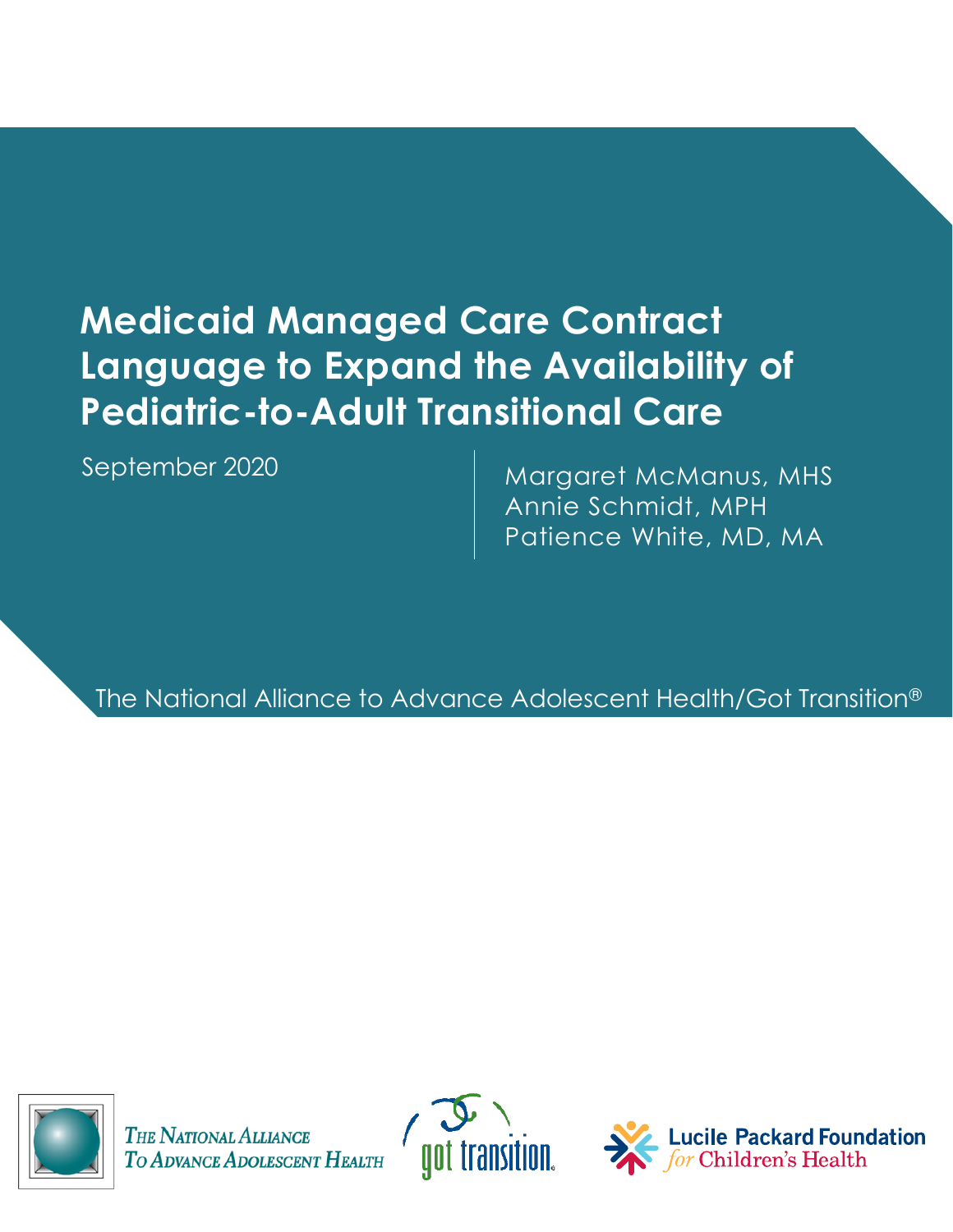### **ACKNOWLEDGEMENTS**

The authors gratefully acknowledge the funding support for this work from the Lucile Packard Foundation for Children's Health and the Health Resources Services Administration's (HRSA) Maternal and Child Health Bureau (MCHB). With MCHB funding, the authors completed an analysis of standard Medicaid managed care contracts in 37 states. With funding from the Lucile Packard Foundation for Children's Health, the authors completed an analysis of specialty Medicaid managed care contracts in seven states and developed the contract language options contained in this report. The contents are those of the authors and do not necessarily represent the official views of, nor an endorsement, by HRSA, HHS, the U.S. Government, or the Lucile Packard Foundation for Children's Health.

The authors appreciate the expert reviews by:

- Holly Henry, PhD, MHS, Director of the Program for Children with Special Health Care Needs, Lucile Packard Foundation for Children's Health
- Kate Honsberger, Senior Policy Associate, National Academy for State Health Policy
- Kay Johnson, MPH, MEd, President of Johnson Group Consulting, Inc.
- Thomas Long, MD, Former Chair, American Academy of Pediatrics Committee on Child Health Financing
- Marie Mann, MD, MPH, Senior Medical Advisor in Division of Services for Children with Special Health Needs, MCHB, HRSA
- Sarah Beth McLellan, MPH, Public Health Analyst in Division of Services for Children with Special Health Needs, MCHB, HRSA
- Edward Schor, MD, Former Senior Vice President of Programs and Partnerships, Lucile Packard Foundation for Children's Health
- Kelli Stannard, RN, Executive Community Health Nursing Director, Children's Medical Services, Florida Department of Health
- Karen VanLandeghem, MPH, Senior Program Director of Child and Family Health, National Academy for State Health Policy

### **ABOUT THE NATIONAL ALLIANCE TO ADVANCE ADOLESCENT HEALTH**

The National Alliance is a nonprofit organization whose mission is to achieve long-term, systemic improvements in comprehensive health care and insurance coverage for adolescents, with focused attention on those from low-income families and with special health care needs. Through policy analysis, technical assistance, quality improvement, and advocacy, The National Alliance works to promote effective transitions from pediatric to adult health care as part of its Got Transition program. In collaboration with others, The National Alliance also works to expand the availability of adolescent-centered care, access to mental and behavioral health services, and improvements in health insurance coverage for adolescents and young adults. For more information about The National Alliance, please visi[t TheNationalAlliance.org.](https://www.thenationalalliance.org/)

### **ABOUT GOT TRANSITION®**

Got Transition is a program of The National Alliance and is funded through a cooperative agreement from HRSA's Maternal and Child Health Bureau. Its aim is to improve transition from pediatric to adult health care through the use of innovative strategies for health care professionals and youth, families, and caregivers. For more health care transition resources and information about Got Transition, please visit [GotTransition.org.](https://www.gottransition.org/)

**Suggested citation**: McManus M, Schmidt A, White P. *Medicaid Managed Care Contract Language to Expand the Availability of Pediatric-to-Adult Transitional Care*. Washington, DC: The National Alliance to Advance Adolescent Health/Got Transition, September 2020.

For more information, please contact Peggy McManus a[t MMcManus@TheNationalAlliance.org.](mailto:MMcManus@TheNationalAlliance.org)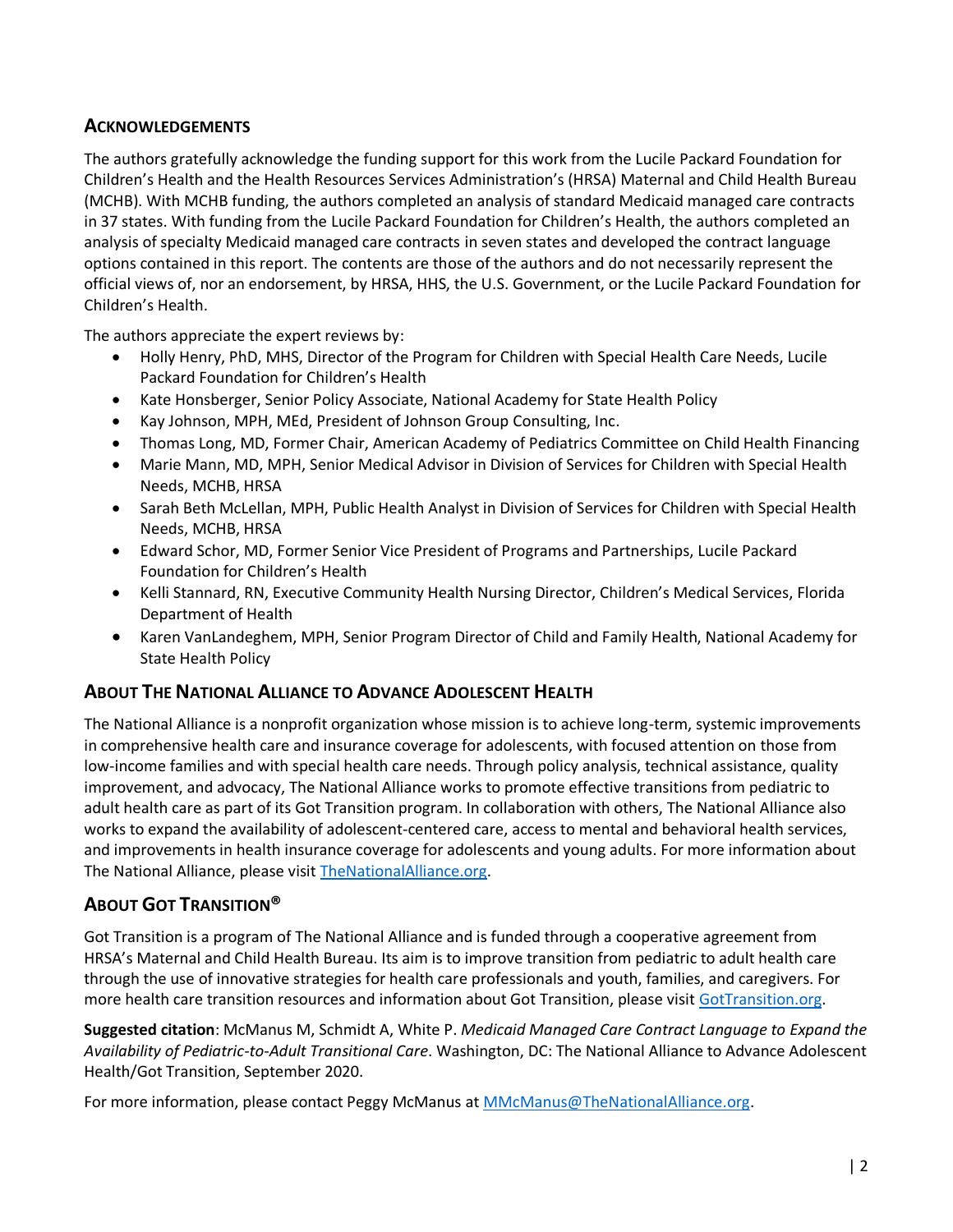## **TABLE OF CONTENTS**

| Medicaid Managed Care Contract Language Options by Topic                                     |  |
|----------------------------------------------------------------------------------------------|--|
| $\mathsf{L}$                                                                                 |  |
| ΙΙ.                                                                                          |  |
| III.                                                                                         |  |
| IV.                                                                                          |  |
| V.                                                                                           |  |
| VI.                                                                                          |  |
|                                                                                              |  |
|                                                                                              |  |
|                                                                                              |  |
| Appendices with 2018/2019 State Medicaid Managed Care Transition-Related Provisions by Topic |  |
| <b>B.</b>                                                                                    |  |
| C.                                                                                           |  |
| D.                                                                                           |  |
| Ε.                                                                                           |  |
| F.                                                                                           |  |
| G.                                                                                           |  |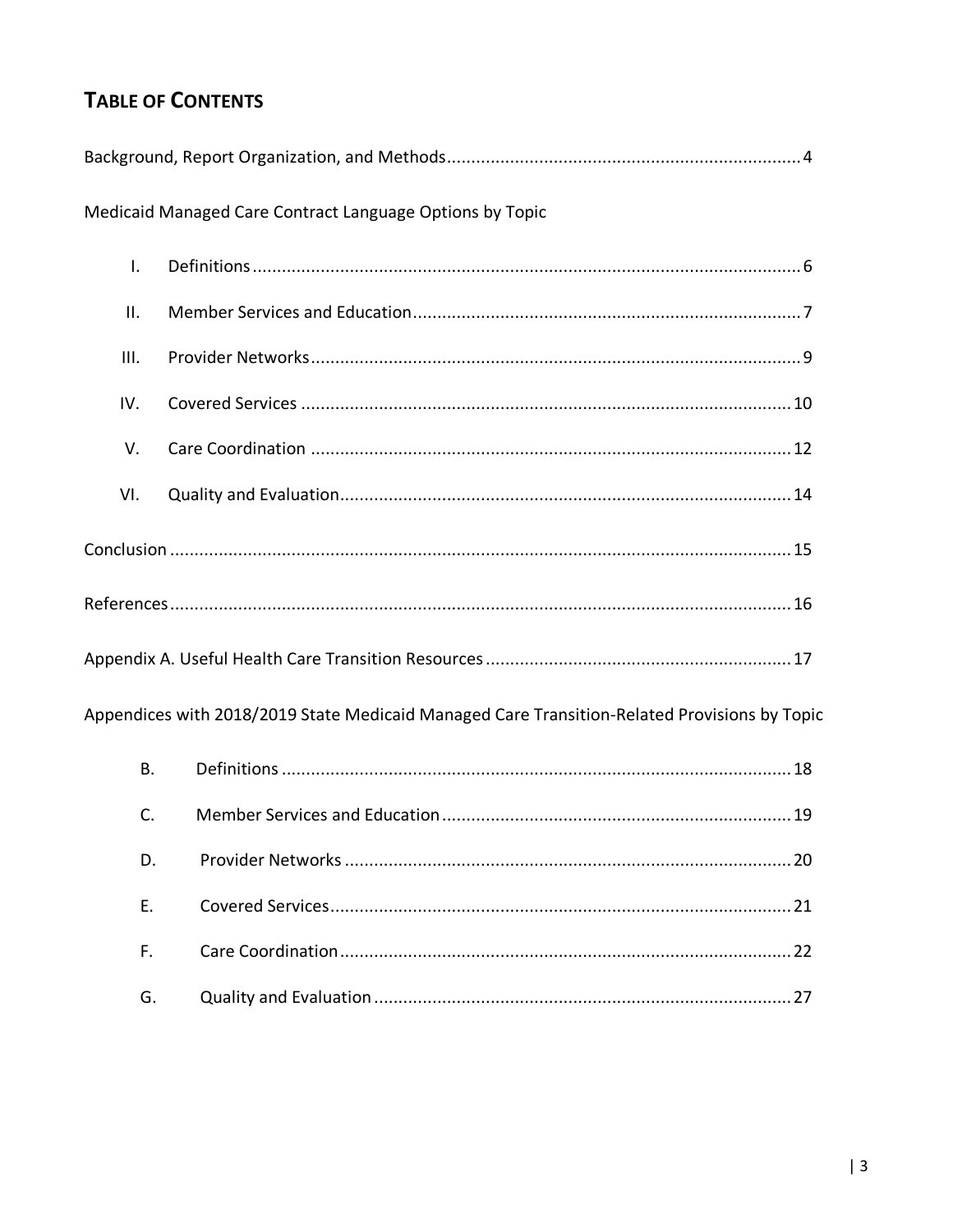### **BACKGROUND**

Medicaid agencies and managed care organizations (MCOs) have extensive experience addressing transitions of care from inpatient to outpatient medical, behavioral, and long-term care settings. These transitions – like the transition from pediatric to adult health care – pose significant risks to care continuity, excess morbidity, and preventable hospitalizations. To date, however, national data reveal that few publicly-insured youth with and without special needs have received assistance from their health care providers to prepare for transition to adult care: only 17% of youth with special health care needs (YSHCN) and 15% of youth without special health care needs (non-YSHCN).<sup>1</sup>

Recent professional recommendations from the American Academy of Pediatrics (AAP), American Academy of Family Physicians (AAFP), and American College of Physicians (ACP) offer specific guidance for incorporating pediatric-to-adult health care transition (HCT) services into routine care in both pediatric and adult settings, beginning in early adolescence and continuing into young adulthood.<sup>2</sup> The evidence-driven quality improvement approach recommended is called the Six Core Elements of Health Care Transition.<sup>3</sup> Figure 1 displays a set of services, based on the Six Core Elements, that constitute a structured HCT process. This pediatric-to-adult HCT approach includes a set of *transition planning services* that should begin in pediatric care typically starting between ages 12 and 14, followed by a set of *transfer services* typically occurring between ages 18 and 22, and finally a set of *integration into adult care services*, taking place following transfer and continuing through age 25.

#### **Figure 1. Components of a Structured Pediatric-to-Adult HCT Process**

#### Pediatric Care **Transfer Adult Care Adult Care**

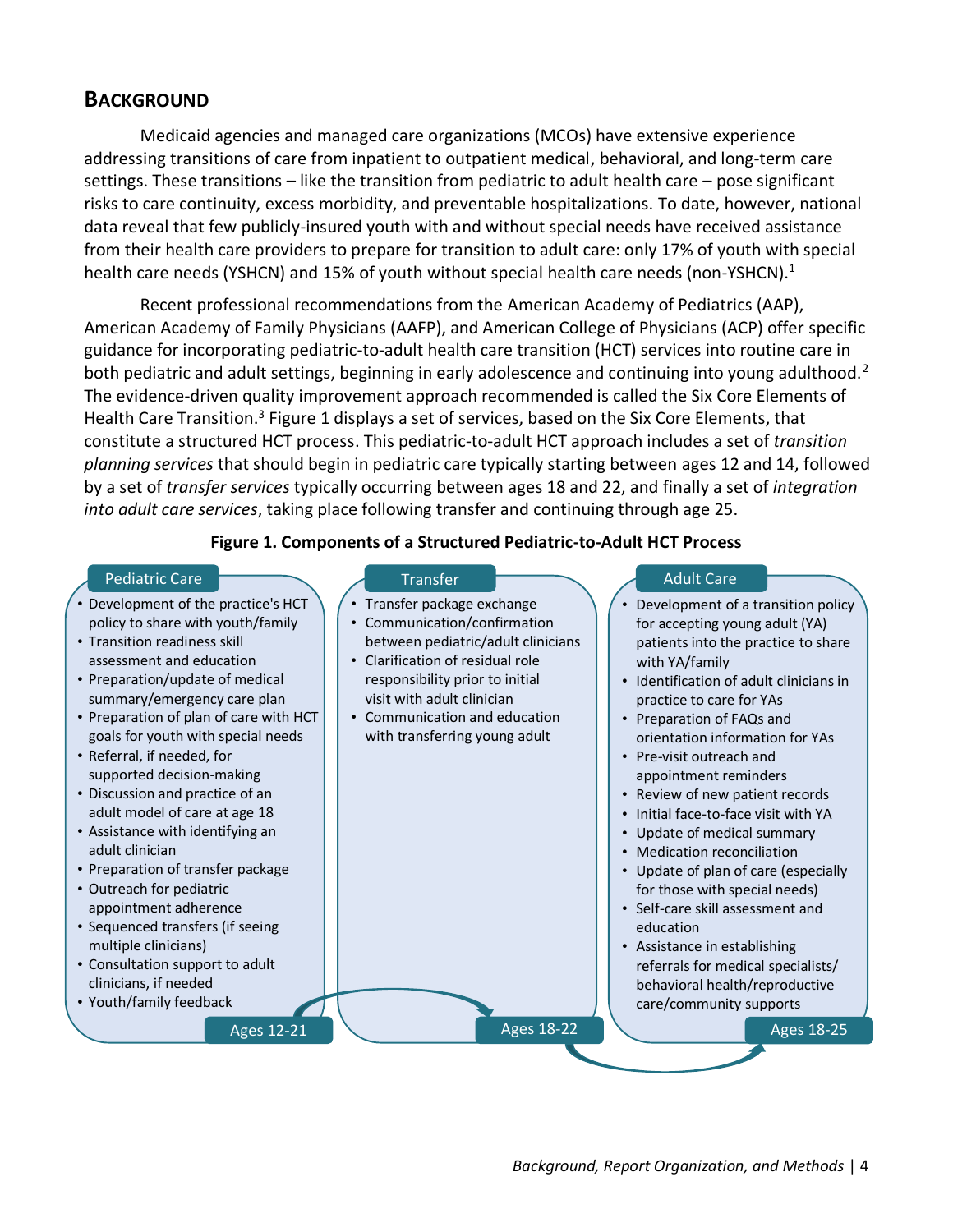Research shows that a structured pediatric-to-adult HCT process results in reductions in morbidity and mortality, improvements in adherence to and continuity of care, decreases in hospital use, and increases in ambulatory care visits among youth and young adults with special health care needs. 4,5 Yet, studies of pediatric and adult health care providers reveal many barriers to implementing transition supports, including inadequate transition preparation of youth and families, disconnection between pediatric and adult systems of care, lack of payment incentives to offer transition services, absence of infrastructure supports for adult clinicians caring for young adults with special health care needs, and challenges engaging and retaining young adults in adult systems of care.<sup>2</sup>

### **REPORT ORGANIZATION AND METHODS**

To assist state Medicaid agencies and MCOs in improving access to recommended pediatric-toadult HCT services for their enrollees, this report offers specific options for managed care contract (MCC) language that can be incorporated into standard and specialty contracts. Suggestions are included on the following topics: definitions, member services and education, provider network, covered services, care coordination, and quality and evaluation. For each topic, we offer at least three options for consideration, each with examples of how the contract language could be specified. We also include a summary of related state MCC provisions, where they exist, and an appendix with the complete state-specific language. The state MCC examples were found from an analysis of standard Medicaid MCCs from 37 states that relied on statewide risk-based Medicaid managed care programs to serve children and adolescents in late 2018,<sup>6</sup> as well as an analysis of 2019 specialty Medicaid MCCs from seven states with specialty Medicaid managed care programs that exclusively serve some or all children and youth with special health care needs populations. <sup>7</sup> The MCC language options in this report were informed not only from our state Medicaid MCC analysis but also by the AAP/AAFP/ACP professional guidelines, evaluation studies on HCT, and extensive quality improvement experience working with pediatric and adult health care systems.

While the AAP/AAFP/ACP Clinical Report recommends that all youth and young adults receive transition supports from their health care providers, we recognize that states will likely want to tailor their MCC contract provisions on pediatric-to-adult HCT for specific populations. These may include transition-aged populations eligible for SSI, foster care, home and community-based or developmental disability waivers, and/or those eligible for other public program services such as special education, Title V, or juvenile justice programs. Alternatively, states may encourage MCOs to begin with youth who have selected chronic conditions (e.g., sickle cell disease, intellectual and developmental disability). Finally, states may want to begin with a focus on the transfer period, ensuring that the vulnerable handoff between pediatric and adult care is successfully accomplished.

States and MCOs are encouraged to visit [GotTransition.org](http://www.gottransition.org/) for more practice and payment resources on HCT. In Appendix A we have included links to several of our most popular resources. For additional information or questions about this report, please contact Peggy McManus at [MMcManus@TheNationalAlliance.org.](mailto:MMcManus@TheNationalAlliance.org)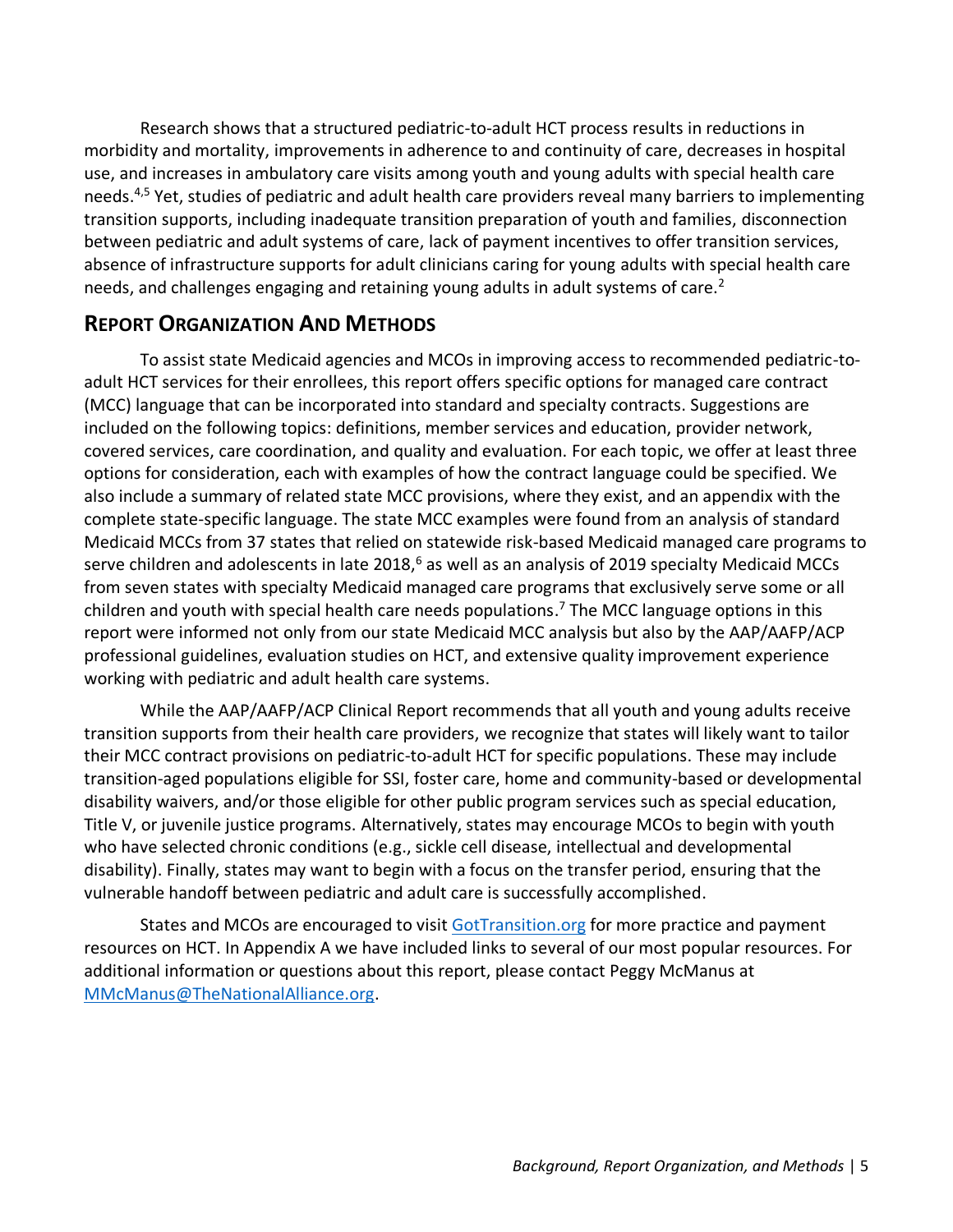## **MEDICAID MCC LANGUAGE OPTIONS:**

### **I. DEFINITIONS**

### **KEY POINTS**

Including a definition of pediatric-to-adult HCT in the MCC sets the parameters for identification of transition-aged populations and scope of HCT services throughout the rest of the contract.

Options to Consider:

- 1) Include a stand-alone definition of pediatric-to-adult HCT and specify transition-aged populations of interest.
- 2) Expand an existing definition of transitional care to explicitly mention pediatric-to-adult HCT.
- 3) Expand other definitions that encompass transitional care, such as continuity of care, to explicitly mention pediatric-to-adult HCT.

### **SUMMARY OF MANAGED CARE CONTRACT REVIEWS**

No state included a stand-alone definition of pediatric-to-adult HCT in its standard or specialty MCC. In its standard MCC, Virginia mentioned transition-aged youth in its definition of a foster care program that offers services to young adults, ages 18-21, transitioning to adulthood and self-sufficiency. In specialty MCCs, four states (AZ, GA, TX, WI) briefly mentioned either HCT, aging into adulthood, or aging out of foster care. See Appendix B for existing contract language found in MCC definitions sections.

### **OPTIONS TO CONSIDER**

**1) Include a stand-alone definition of pediatric-to-adult HCT and specify transition-aged populations of interest.**

*Example:* Contractors shall specify that pediatric-to-adult HCT encompasses transition planning, transfer of care from a child health care provider to an adult health care provider, and integration into adult care, starting at ages 12-14 and continuing into young adulthood. The goals of HCT are: a) to improve the ability of youth and young adults to manage their own health and effectively use health services; b) to ensure a planned process for HCT.<sup>2</sup>

### **2) Expand an existing definition of transitional care to explicitly mention pediatric-to-adult HCT.** *Example:* Contractors shall specify that comprehensive care consists of the planned coordination of transitions between health care providers and settings, *including pediatric-to-adult care*, to ensure continuity of care and reduce emergency department and inpatient admissions, re-admissions and lengths of stay. *Pediatric-to-adult HCT encompasses transition planning, transfer of care, and integration into adult care beginning in early adolescence and continuing into young adulthood, as called for by the 2018 AAP/AAFP/ACP Clinical Report on HCT.* 2

**3) Expand other definitions that encompass transitional care, such as continuity of care, to explicitly mention pediatric-to-adult HCT.**

*Example:* Contractors shall specify that continuity of care is the uninterrupted, ongoing care of an enrollee as the enrollee transitions between different MCOs or between managed care and fee-forservice (FFS), whether due to eligibility or MCO enrollment changes, *or a shift from pediatric to adult care. Pediatric-to-adult HCT encompasses transition planning, transfer of care, and integration into adult care beginning in early adolescence and continuing into young adulthood, as called for in the 2018 AAP/AAFP/ACP Clinical Report on HCT.* 2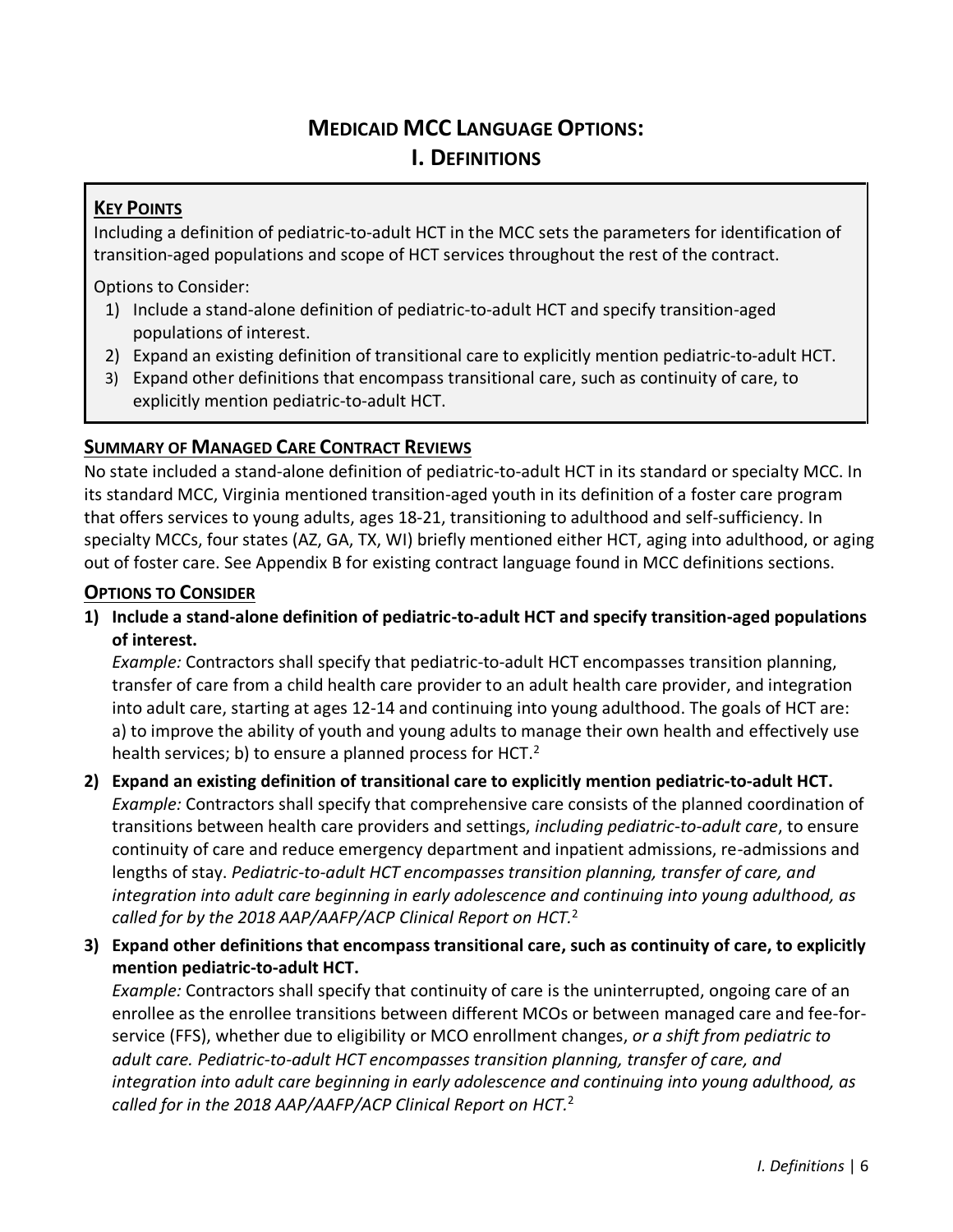## **MEDICAID MCC LANGUAGE OPTIONS: II. MEMBER SERVICES AND EDUCATION**

### **KEY POINTS**

Including member information, education, and services about HCT enables families, youth, and young adults to understand the changes that happen as youth move from pediatric to adult care. Participation by youth, young adults, and families in planning, implementing, and evaluating HCT member education is encouraged.

Options to Consider:

- 1) Include information and education about pediatric-to-adult HCT services and the MCO's HCT approach in member handbooks.
- 2) Include up-to-date information in provider directories about available adult providers for young adults with special health care needs.
- 3) Assist members experiencing access barriers related to transition to adult care, including difficulties finding adult care and lack of communication/exchange of updated medical information between pediatric and adult providers.

### **SUMMARY OF MANAGED CARE CONTRACT REVIEWS**

No state included HCT language within their standard MCC sections on member services and education in 2018. In specialty MCCs, one state (TX) required that MCOs maintain a member services department with transition specialists who assist with transition planning for adulthood. See Appendix C for the exact contract language found in Texas' member services and education description.

### **OPTIONS TO CONSIDER**

**1) Include information and education about pediatric-to-adult HCT services and the MCO's HCT approach in member handbooks.**

*Example*: Contractors shall ensure that member handbooks and other informational resources include a clear statement about the MCO's services and approach for transition from pediatric to adult care to help families know what to expect. This includes what HCT services the MCO will offer to ensure a smooth transition, a clear explanation of the changes that happen at 18 when youth become legal adults, and, if needed, referrals for supported decision-making/guardianship. MCOs should also include member information about how to access their medical records.

### **2) Include up-to-date information in provider directories about available adult providers for young adults with special health care needs.**

*Example:* Contractors shall ensure that provider directories include up-to-date information about available adult primary, specialty, behavioral, and reproductive health providers to care for young adults with special health care needs, including those with developmental disabilities, childhoodonset conditions, and mental/behavioral health conditions.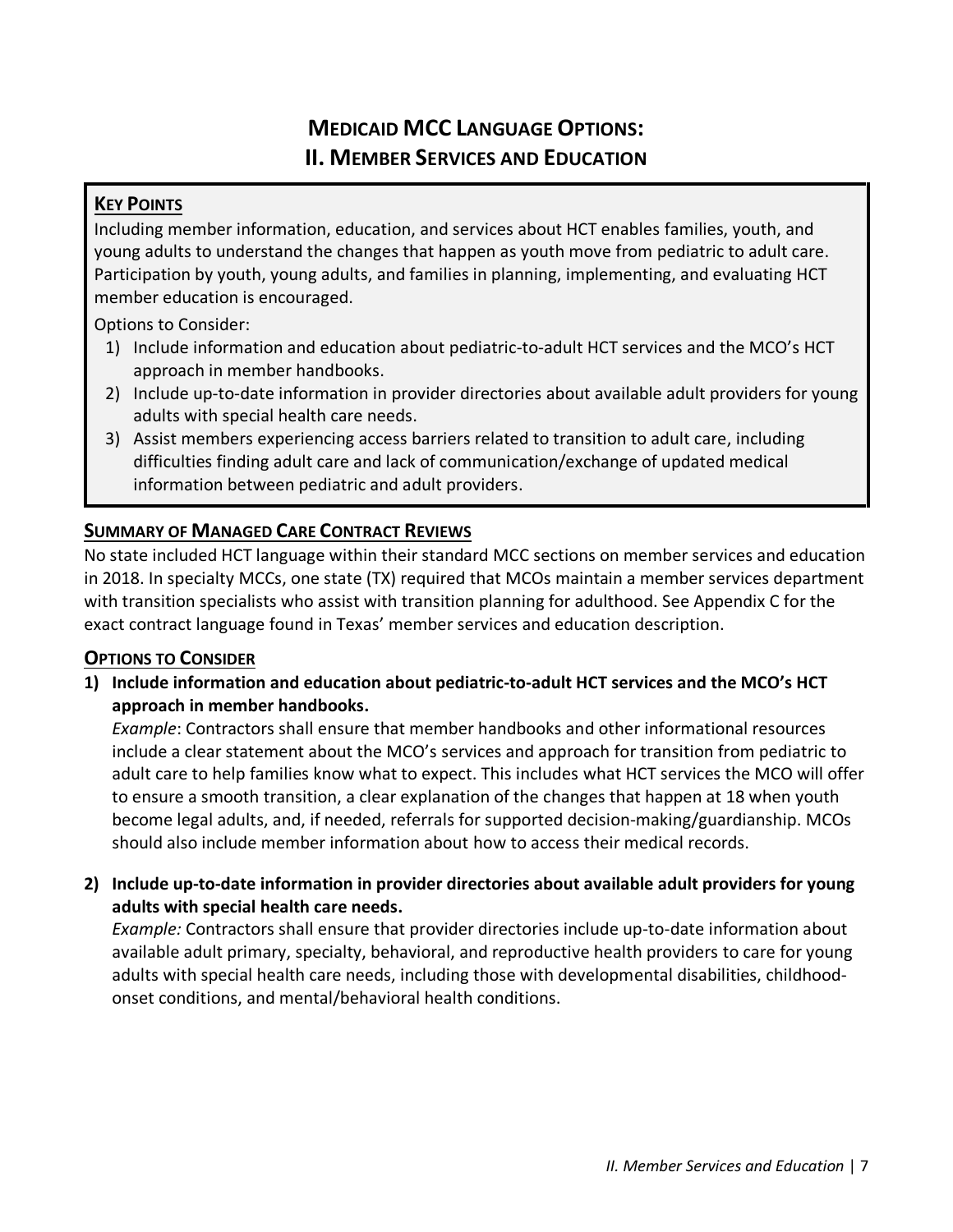**3) Assist members experiencing access barriers related to transition to adult care, including difficulties finding adult care and lack of communication/exchange of updated medical information between pediatric and adult providers.**

*Example*: Contractors shall ensure that member services staff provide necessary assistance to young adults and others with special health care needs, including assisting members who experience difficulties obtaining timely access to adult primary and specialty medical care, behavioral health, and reproductive providers. Member services staff shall provide assistance to ensure exchange of current medical information between pediatric and adult systems of care.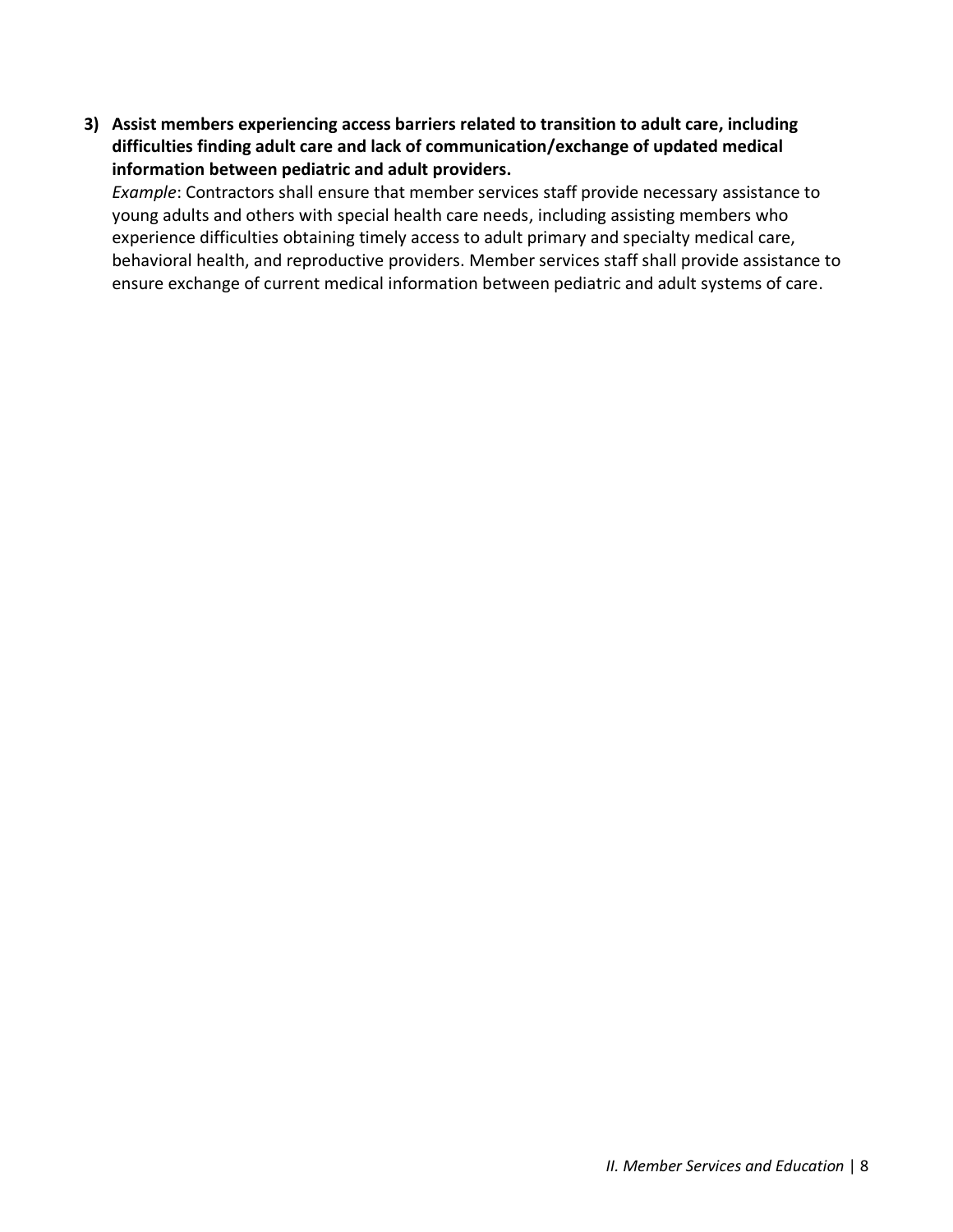## **MEDICAID MCC LANGUAGE OPTIONS: III. PROVIDER NETWORKS**

### **KEY POINTS**

Developing and maintaining a sufficient number and geographic distribution of adult health care providers to address the needs of transition-aged youth and young adults with special health care needs is essential. Coordination and collaboration between pediatric and adult care providers/hospitals/systems are needed to ensure a safe and effective transition process.

Options to Consider:

- 1) Conduct regular surveys of adult provider networks to assess availability for special populations of transition-aged youth and young adults.
- 2) Describe mechanisms used to coordinate pediatric and adult providers to ensure a safe and effective transition to adult care.
- 3) Establish organized processes for transfer from pediatric to adult health care.

### **SUMMARY OF MANAGED CARE CONTRACT REVIEWS**

Two states (AZ, MI) included language on provider network capacity for transition-aged youth in their standard MCCs, and two states (AZ, DC) included such language in their specialty MCCs. Specific language can be found in DC's contract, which stated that the contractor shall ensure that there is an adequate network of general internists and adult specialists, and they shall assist enrollees in the transition from pediatric to adult care. See Appendix D for exact contract language found in provider network descriptions.

### **OPTIONS TO CONSIDER**

**1) Conduct regular surveys of adult provider networks to assess availability for special populations of transition-aged youth and young adults**.

*Example*: Contractors shall regularly survey adult provider networks to assess availability for special populations of transition-aged youth and young adults, including those with medical complexity, intellectual and developmental disabilities, and chronic mental/behavioral health conditions. Efforts to expand adult provider capacity should be described, including, for example, new partnerships with medical school training programs, expanded infrastructure support (e.g., care coordination), pediatric consultation arrangements, and financial incentives.

**2) Describe mechanisms used to coordinate pediatric and adult providers to ensure a safe and effective transition to adult care.**

*Example:* Contractors shall describe methods used to coordinate pediatric and adult provider networks, including, for example, exchange of medical information, telehealth, and contractual arrangements.

### **3) Establish organized processes for transfer from pediatric to adult health care.**

*Example:* Contractors shall establish a documented process for transfer from pediatric to adult care, including identification of transferring youth/young adults, documentation of new adult primary care provider, preparation and exchange of transfer package with a current plan of care and medical summary/emergency care plan, and offer of pediatric consultation assistance, as needed.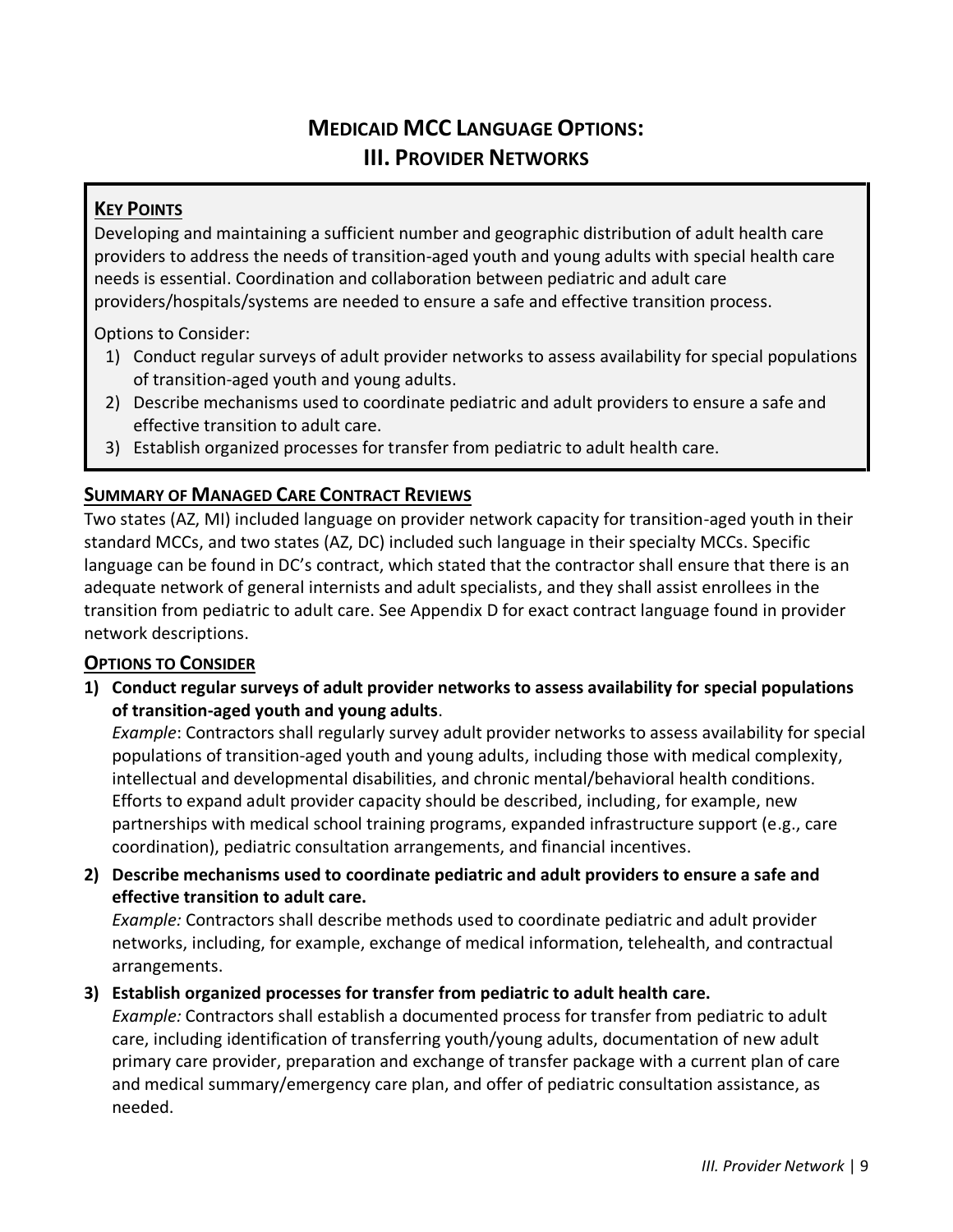## **MEDICAID MCC LANGUAGE OPTIONS: IV. COVERED SERVICES**

### **KEY POINTS**

Although pediatric-to-adult transitional care is neither a mandatory nor an optional benefit under Medicaid, incorporating HCT services as part of EPSDT, medical home, behavioral health, and health home services is consistent with professional recommendations.<sup>2</sup>

Options to Consider:

- 1) Incorporate HCT into Early and Periodic Screening, Diagnostic, and Treatment (EPSDT) well-visits.
- 2) Incorporate HCT into patient-centered medical home programs.
- 3) Incorporate HCT into behavioral health services.
- 4) Incorporate HCT into health home services.

### **SUMMARY OF MANAGED CARE CONTRACT REVIEWS**

Three states (AZ, MN, TN) included HCT language in their standard MCC sections on covered services; the seven specialty MCCs did not. Arizona's contract required the behavioral health service delivery system to facilitate transfer from the children's system to the adult system of health care. Arizona also included a requirement to use specific behavioral health practice tools, including a transition-toadulthood practice tool.<sup>8</sup> This tool addresses responsibilities of the child's behavioral health service provider, including coordinating transition planning with the adult provider and inviting the adult behavioral health services case manager to attend planning meetings for youth with serious mental illness. The practice tool states that transition planning can include assisting youth with transferring health care services from a pediatrician to an adult health care provider; obtaining personal and family medical history; methods for managing health care appointments, keeping medical records, following treatment recommendations, and taking medication; assuming responsibility for self-care; selecting a health plan and physician; and maintaining Medicaid coverage. See Appendix E for exact contract language found in covered services descriptions.

### **OPTIONS TO CONSIDER**

**1) Incorporate HCT into Early and Periodic Screening, Diagnostic, and Treatment (EPSDT) well-visits.**

*Example*: Contractors shall encourage primary care providers, as part of EPSDT well-visits, to conduct periodic transition readiness/self-care skills assessments and provide anticipatory guidance and health education to assist members gain needed self-care skills. A standardized transition readiness assessment tool<sup>\*</sup> should be used along with sample questions and guidance from *Incorporating Health Care Transition Services into Preventive Care for Adolescents and Young*  A*dults: A Toolkit for Clinicians,* <sup>9</sup> which is intended for use in conjunction with AAP's Bright Futures.  $^{10}$ 

<sup>\*</sup> There are many transition readiness assessments available. Visit [GotTransition.org/6ce/leaving-ImplGuide-readiness](https://www.gottransition.org/6ce/?leaving-ImplGuide-readiness-examples)[examples](https://www.gottransition.org/6ce/?leaving-ImplGuide-readiness-examples) to find examples of transition readiness assessments.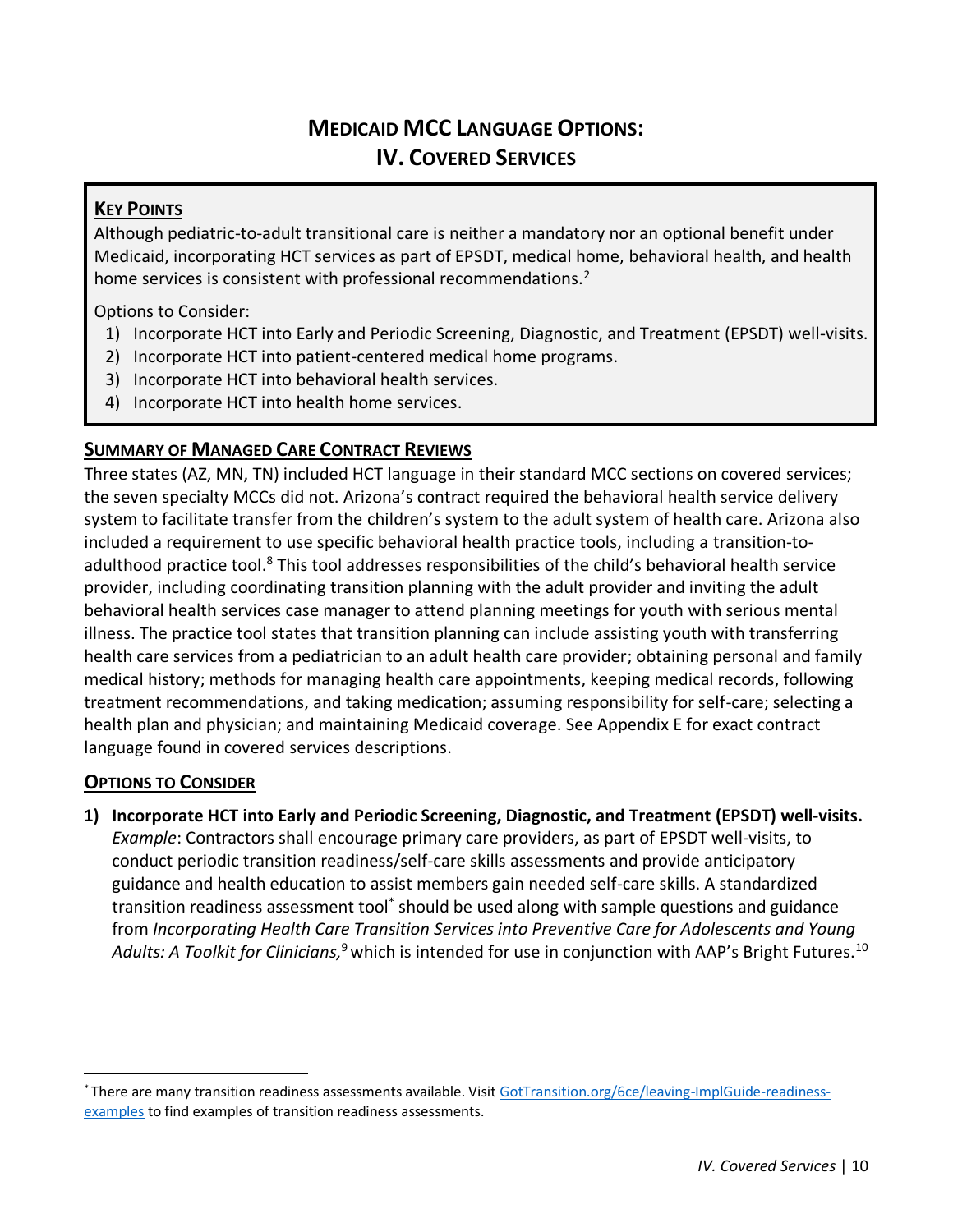#### **2) Incorporate HCT into patient-centered medical home programs.**

*Example:* Contractors shall incorporate into their patient-centered medical home (PCMH) programs, requirements for an organized process in both pediatric and adult medical home settings to facilitate transition preparation, transfer of care, and integration to adult care consistent with the 2018 AAP/AAFP/ACP Clinical Report.<sup>2</sup> Examples of how PCMH criteria can be cross-walked with transition resources is described in *Incorporating Pediatric-to-Adult Transition into NCQA Patient-Centered Home Recognition: 2019 Update.*<sup>11</sup>

#### **3) Incorporate HCT into behavioral health services.**

*Example*: Contractors shall encourage behavioral health providers caring for transition-aged youth and young adults to establish a planned process for transition preparation, transfer of care, and integration into adult behavioral health consistent with the 2018 AAP/AAFP/ACP Clinical Report on HCT.<sup>2</sup> The contractor shall ensure that adult behavioral health services have processes in place to welcome and orient new young adults into their care and have available adult behavioral health clinicians interested in caring for young adults.†

#### **4) Incorporate HCT into health home services.**

*Example:* Contractors shall define comprehensive transitional care to consist of planned coordination of transitions between healthcare providers and settings, including pediatric-to-adult care, to ensure continuity of care and reduce emergency department use and inpatient admissions, readmissions, and lengths of stay. Pediatric-to-adult HCT services shall include but are not limited to the following: a) ensuring that a current medical summary and plan of care has been prepared, b) ensuring that an adult primary care provider has been identified, c) ensuring that initial and follow-up appointments with the adult provider are scheduled and kept, and d) facilitating linkages to other adult care providers (e.g., reproductive, behavioral, medical specialty).

<sup>†</sup> Visit [GotTransition.org/6ce/leaving-ImplGuide-readiness-examples](https://www.gottransition.org/6ce/?leaving-ImplGuide-readiness-examples) for transition readiness sample tools, including a mental health transition readiness assessment. Visi[t GotTransition.org/6ce/leaving-ImplGuide-planning-examples](https://www.gottransition.org/6ce/?leaving-ImplGuide-planning-examples) for sample transition planning tools, including a sample mental health wellness plan. Visit [GotTransition.org/6ce/integrating-](https://www.gottransition.org/6ce/?integrating-ImplGuide-orientation-adult-practice-examples)[ImplGuide-orientation-adult-practice-examples](https://www.gottransition.org/6ce/?integrating-ImplGuide-orientation-adult-practice-examples) for sample welcome & orientation materials.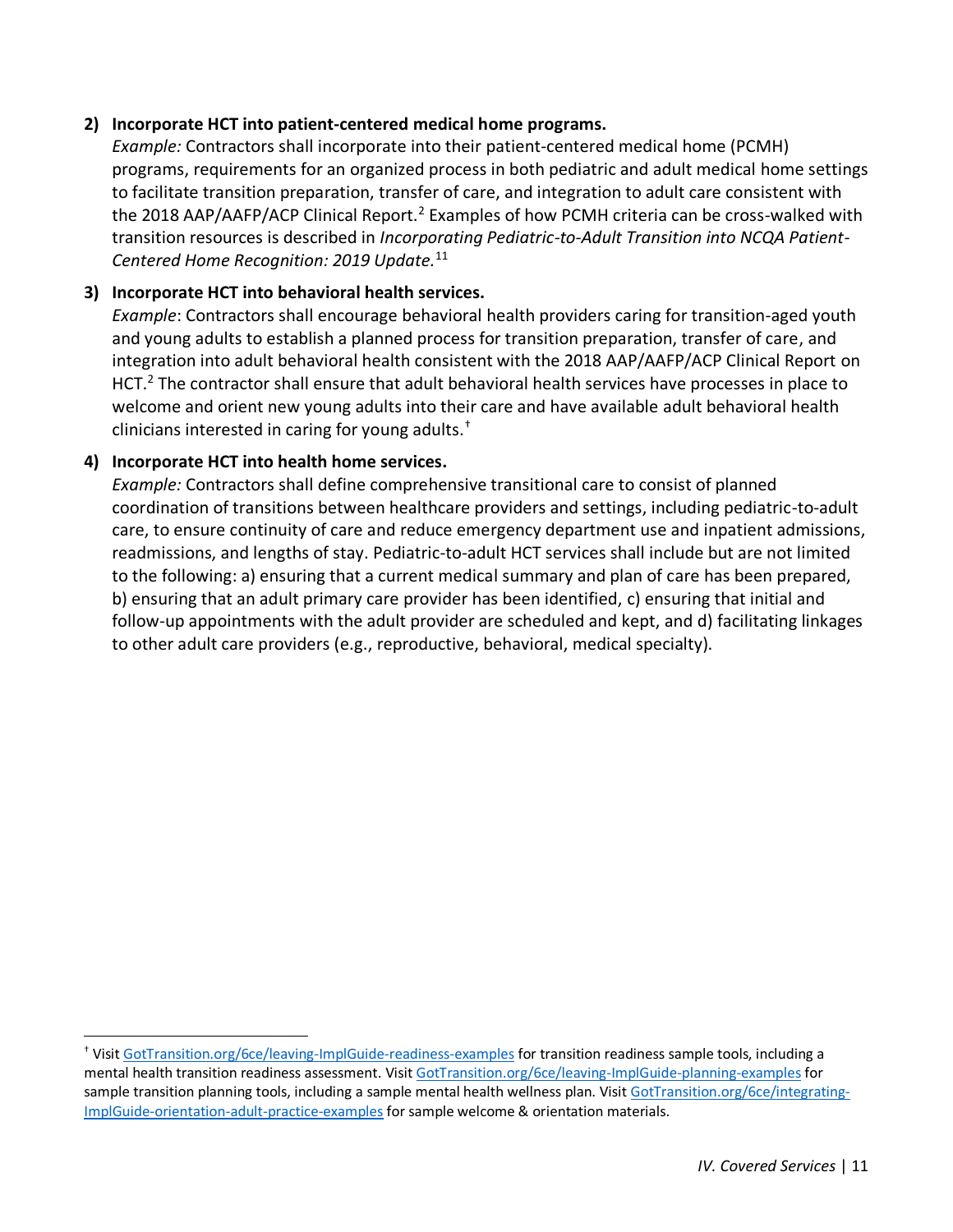## **MEDICAID MCC LANGUAGE OPTIONS: V. CARE COORDINATION**

### **KEY POINTS**

Incorporating HCT into care coordination activities is necessary to facilitate continuity of care as youth and young adults change providers and systems of care.

Options to Consider:

- 1) Define pediatric-to-adult HCT approach as part of care coordination programs.
- 2) Conduct transition readiness/self-care skill assessments and provide needed education and counseling.
- 3) Incorporate pediatric-to-adult transition planning as part of members' comprehensive care plans.
- 4) Initiate transfer planning 1-2 years prior to the date when members age out of pediatric medical, behavioral, and other child systems of health care.

### **SUMMARY OF MANAGED CARE CONTRACT REVIEWS**

Six states included care coordination provisions related to pediatric-to-adult HCT or transition to adulthood in their standard MCCs (LA, MI, NJ, NM, PA, VA), and five states included such language in their specialty MCCs (AZ, DC, FL, TX, WI). Arizona's specialty Children's Rehabilitative Services MCC required the contractor to develop a pediatric-to-adult transition plan for each member by age 20. The plan must be developed with members, families, and their providers and include strategies to address transition barriers. The plan should be age-appropriate and periodically updated to address the member's current needs and identification of an adult primary care provider. Planning should also include developmentally appropriate discussions related to work, education, recreation, and social needs. Texas' specialty STAR Kids MCC required that each MCO provide transition planning, with a transition specialist, starting at age 15, to prepare members for the service and benefit changes that will occur following age 21. Transition planning activities include development of a continuity of care plan with transition goals, self-management education, coordination with adult public program services, and assistance identifying adult health care providers. Other state MCC contracts included language that was more general. See Appendix F for exact contract language found in standard and specialty MCC descriptions of care coordination.

### **OPTIONS TO CONSIDER**

### **1) Define pediatric-to-adult HCT approach as part of care coordination programs.**

*Example:* Contractors shall develop an HCT policy/guide with input from youth and families that describes their approach to HCT and is shared with youth and families. This policy/guide should include information about the timing and content of HCT services offered (e.g., transition readiness assessment, transition plan, transfer assistance), information about privacy and consent changes that happen at age 18, and anticipated age of transfer. A process should be developed to educate staff, youth, and families about the transition policy/guide and the roles of care coordinators in the process.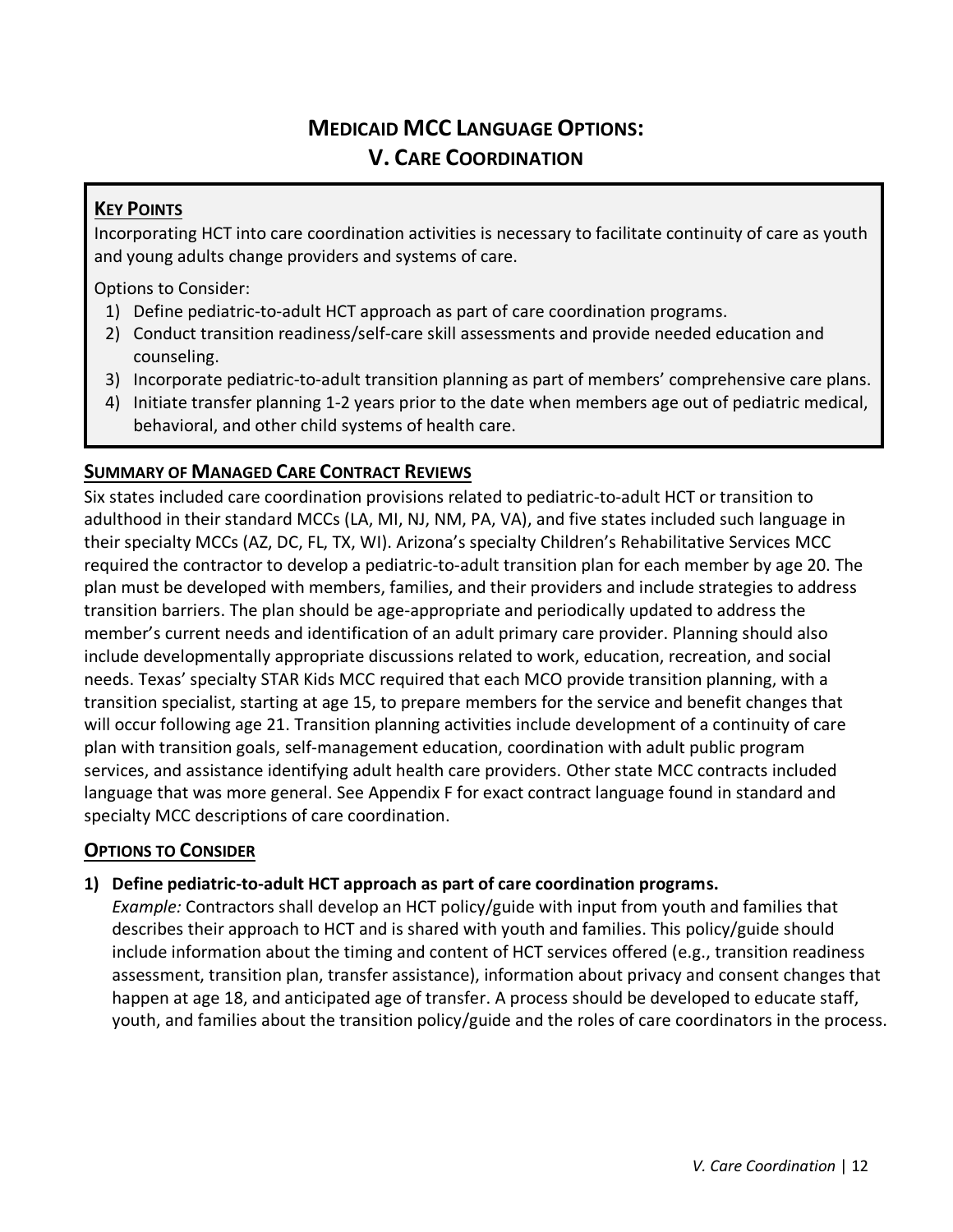### **2) Conduct transition readiness/self-care skills assessments and provide needed education and counseling.**

*Example:* Contractors shall use a standardized tool at regular intervals for assessing the transition readiness/self-care skills of youth and conduct periodically starting at age 14. ‡ An educational process should be established to address transition readiness/self-care skill needs (e.g., via discussion, peer support, pamphlets, educational groups).

- **3) Incorporate pediatric-to-adult transition planning as part of members' comprehensive care plans.** *Example:* Contractors shall create and regularly update a plan of care, with input from the youth and family/caregiver, that incorporates results from the initial and subsequent transition readiness assessment, transition goals and prioritized actions. The plan of care should take into consideration the unique needs of the youth (e.g., preferred language and method of communication). The plan of care should also include a medical summary and emergency care plan, to be prepared by the youth's primary and/or specialty provider. To prepare for an adult approach to care at age 18, including legal changes in privacy and consent, contractors shall develop a process to assist youth and families in determining the need for decision-making support and filing appropriate paperwork, as needed. Transition specialists shall receive training on a structured transition process, including education on supported decision-making and guardianship.
- **4) Initiate transfer planning 1-2 years prior to the date when members age out of pediatric medical, behavioral, and other child systems of care.**

*Example:* Contractors shall establish a documented process for transfer planning. This includes: a) assisting members identify adult health care providers and facilitating initial visits; b) helping members identify adult public programs services they are eligible for and facilitating applications; and c) creating a transfer package for each youth/young adult – with a current transition readiness/self-care skills assessment, plan of care with transition goals and prioritized actions, medical summary and emergency care plan, and, if needed, legal documents.

<sup>‡</sup> There are many standardized transition readiness/self-care skills assessments available. Got Transition's Six Core Elements of HCT™ 3.0 include transition readiness and self-care skills assessments. These tools, and accompanying implementation guides, are available for free at [GotTransition.org/Implementation.](http://www.gottransition.org/Implementation)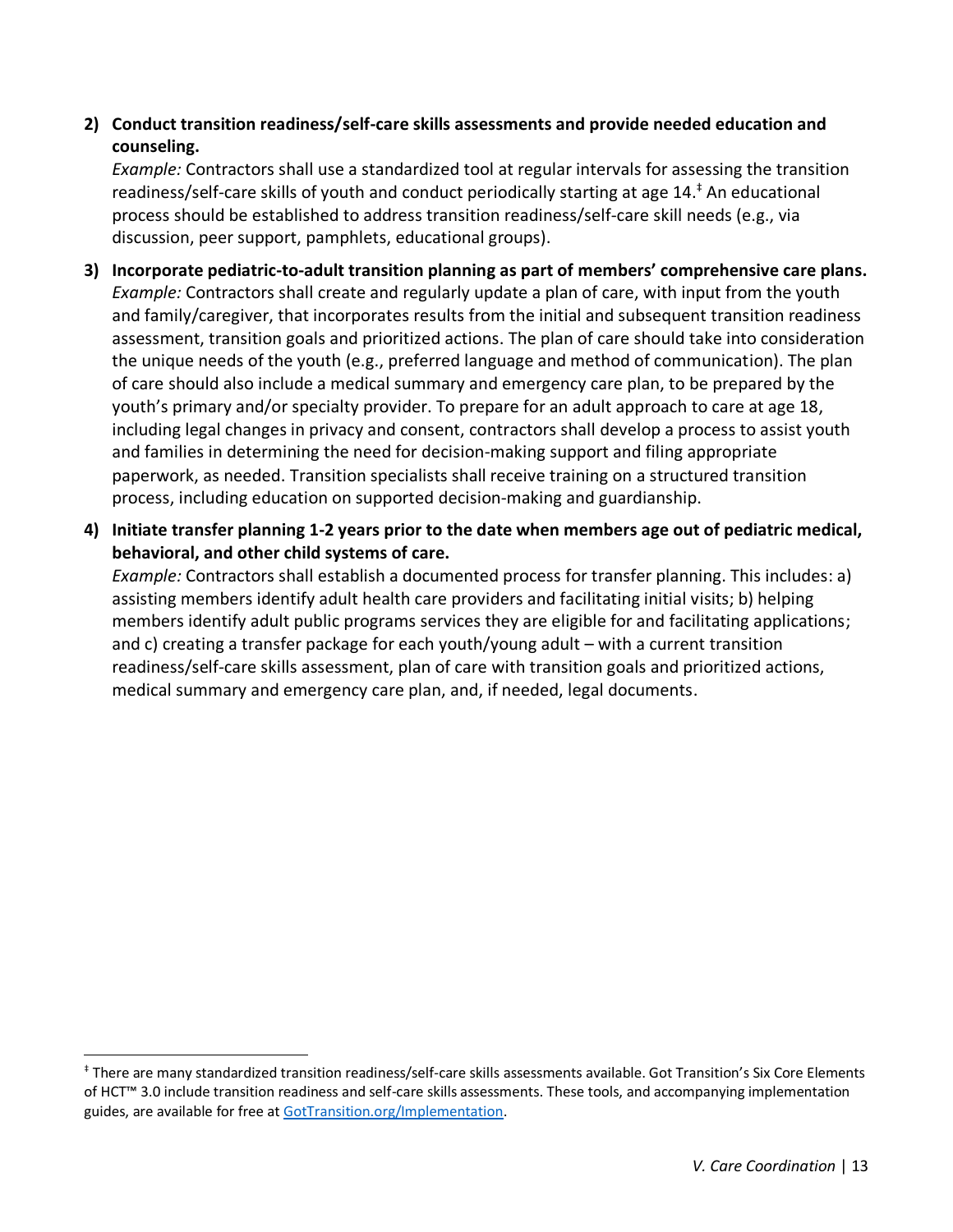## **MEDICAID MCC LANGUAGE OPTIONS: VI. QUALITY AND EVALUATION**

### **KEY POINTS**

Adding HCT quality improvement and evaluation activities to existing performance assessment and improvement activities will help to ensure adoption of evidence-driven HCT processes and enhance the likelihood of gains in health, appropriate use of care, and satisfaction of care.

Options to Consider:

- 1) Measure implementation of HCT services.
- 2) Measure outcomes of a structured HCT approach.
- 3) Conduct a pediatric-to-adult HCT performance improvement project (PIP).

### **SUMMARY OF MANAGED CARE CONTRACT REVIEWS**

Two states' standard MCCs included language related to transition-aged youth under their sections on quality assurance and evaluation (AZ, IL). Illinois, for example, required that MCOs implement a quality assurance program that describe its process for developing, implementing, and evaluating care plans for children transitioning to adulthood. Florida's specialty Children's Medical Services Health Plan, operated by WellCare, has a Youth Transitions to Adult Care performance improvement project. A variety of improvement strategies are called for, including a description of the quality improvement team, the processes and tools used to conduct gap analyses and prioritize with corresponding interventions, description of the process used to evaluate effectiveness and the use of results to guide the HCT intervention. In addition to the narrative description, the required key indicator is the percentage of young adults, ages 18-21, who transitioned from a pediatric provider to an adult care provider during the measurement period. See Appendix G for exact contract language found in quality and evaluation sections.

### **OPTIONS TO CONSIDER**

#### **1) Measure implementation of HCT services.**

*Example*: Contractors shall assess the baseline level of HCT implementation in pediatric, family medicine, and adult care settings using Got Transition's Current Assessment of HCT. This assessment, which is aligned with the AAP/AAFP/ACP HCT Clinical Report,<sup>2</sup> should be repeated annually. The Six Core Elements of HCT tools, available for free at [GotTransition.org,](https://www.gottransition.org/) can be used and customized to guide contractors in their implementation of HCT practices.

### 2) **Measure outcomes of structured HCT approach.**

*Example*: Contractors shall establish pediatric-to-adult HCT performance measures for specific population groups (e.g., youth with sickle cell disease, youth on SSI), using objective quality indicators.<sup>§</sup> Indicators could include:

- 1. Population Health Indicators
	- Patient-reported outcomes or self-care skills
	- Adherence to care/guidelines

<sup>§</sup> Additional examples of pediatric-to-adult HCT quality indicators can be found in The National Alliance to Advance Adolescent Health's leadership roundtable report on value-based payment for HCT.<sup>12</sup>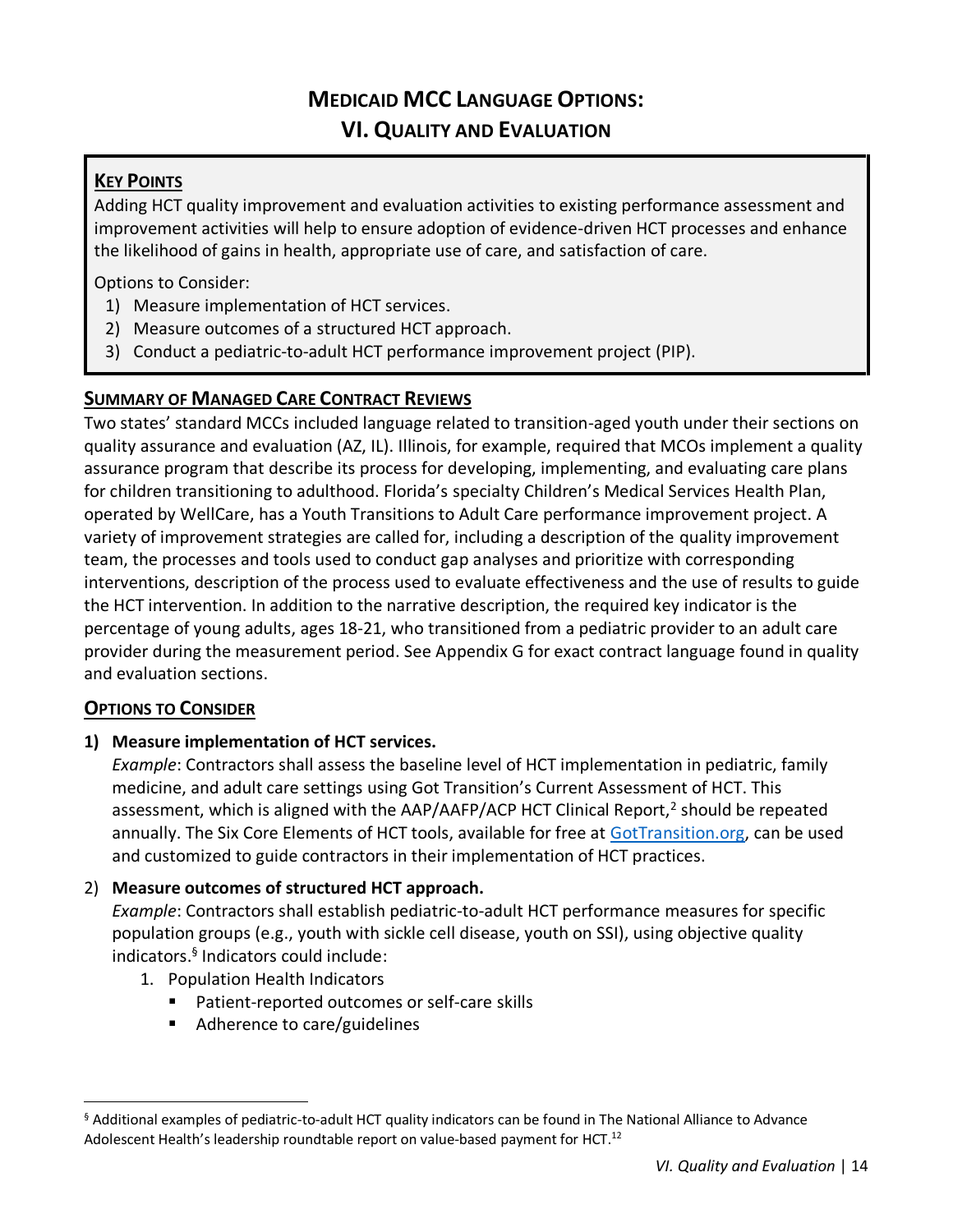- 2. Patient Experience Indicators
	- Percentage of youth and families who report feeling prepared to transition from pediatric to adult care, using Got Transition's HCT Feedback Surveys for Youth and Parents/Caregivers
- 3. Utilization Indicators
	- Increase in adult ambulatory care visit rate among young adults
	- Reduction in length of time between the last pediatric and initial adult visit
	- Preventable emergency room utilization (excluding urgent care) during time between last pediatric visit and initial adult visit

#### **3) Conduct a pediatric-to-adult HCT performance improvement project (PIP).**

*Example:* The Contractor shall conduct a performance improvement project (PIP) that represents a partnership between pediatric and adult care practices or systems to pilot system interventions to establish a structured process for transition planning, transfer, and integration into adult care. The PIP requirements include:

- Conducting a baseline Current Assessment of HCT Activities in each participating pediatric and adult site, reporting on baseline score, and repeating annually to assess level of improvement. The customizable Current Assessment is available for free on Got Transition's website at [GotTransition.org.](https://www.gottransition.org/)
- Forming an HCT quality improvement team, with senior leadership support and representation from youth/young adults/parents/caregivers. The team is responsible for establishing measurable aims for specific HCT system interventions aligned with the Six Core Elements of HCT™.
- Measuring HCT performance using valid quality indicators.
- **E** Summarizing the status and results of the PIP in the annual quality report and making recommendations to state Medicaid officials based on lessons learned from the PIP.

### **CONCLUSION**

State Medicaid agencies and their MCOs are in a unique position to expand the availability of pediatric-to-adult transition services. Using or adapting the MCC provisions offered in this report would go a long way to ensuring access to a structured transition process in both pediatric and adult settings, which research shows will positively impact health quality, experience, and utilization of care among youth and young adults with special health care needs.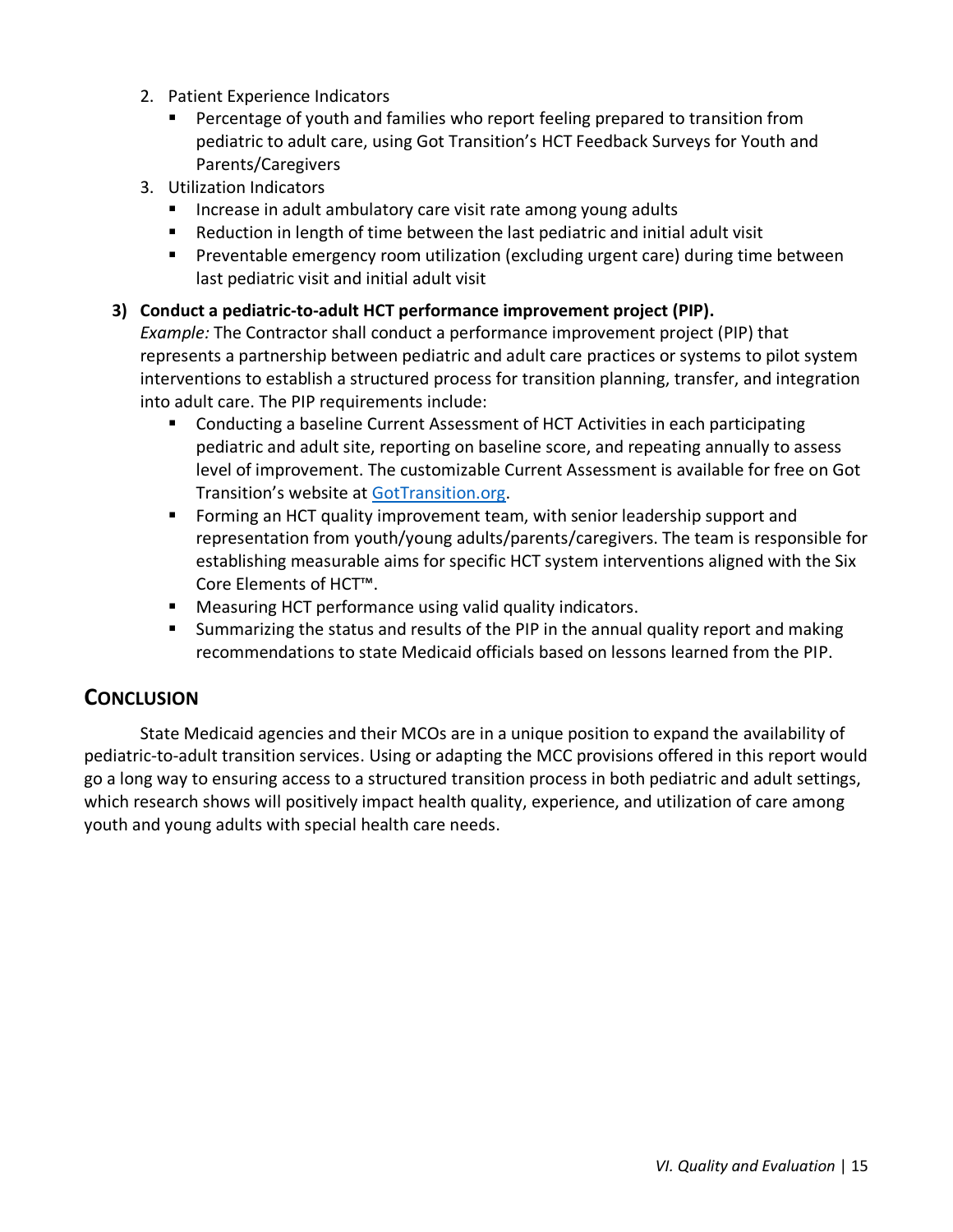### **REFERENCES**

- 1. Child and Adolescent Health Measurement Initiative. 2017-2018 National Survey of Children's Health (NSCH) data query. Baltimore, MD: Data Resource Center for Child and Adolescent Health. Retrieved May 8, 2020 at https://www.childhealthdata.org/browse/survey
- 2. White PH, Cooley WC, Transitions Clinical Authoring Group, et al. Supporting the health care transition from adolescence to adulthood in the medical home. *Pediatrics*. 2018;142(5):e20182587.
- 3. White P, Schmidt A, Shorr J, Ilango S, Beck D, McManus M. *Six Core Elements of Health Care Transition™ 3.0.* Washington, DC: Got Transition, The National Alliance to Advance Adolescent Health, July 2020.
- 4. Gabriel P, McManus M, Rogers K, White P. Outcome evidence for structured pediatric to adult health care transition interventions: a systematic review. *The Journal of Pediatrics*. 2017; 188:263-9.
- 5. Schmidt A, Ilango SM, McManus MA, Rogers KK, White PH. Outcomes of pediatric to adult health care transition interventions: An updated systematic review. *Journal of Pediatric Nursing*. 2020;51:92-107.
- 6. National Academy for State Health Policy. *How States Structure Medicaid Managed Care to Meet the Unique Needs of Children and Youth with Special Health Care Need*. National Academy for State Health Policy, April 2018.
- 7. National Academy for State Health Policy. *State Medicaid Managed Care Enrollment and Design for Children and Youth with Special Health Care Needs: A 50-state Review of Medicaid Managed Care Contracts*. Washington, DC: National Academy for State Health Policy, October 2017.
- 8. Arizona Health Care Cost Containment System. *Transition to Adulthood Practice Tool*. 2016. Available at: [https://www.azahcccs.gov/PlansProviders/Downloads/GM/ClinicalGuidanceTools/](https://www.azahcccs.gov/PlansProviders/Downloads/GM/ClinicalGuidanceTools/TransitionAdulthood/TransitionAdulthood.pdf) [TransitionAdulthood/TransitionAdulthood.pdf.](https://www.azahcccs.gov/PlansProviders/Downloads/GM/ClinicalGuidanceTools/TransitionAdulthood/TransitionAdulthood.pdf) Accessed January 27, 2020.
- 9. White P, Schmidt A, McManus M, Irwin C. *Incorporating Health Care Transition Services into Preventive Care for Adolescents and Young Adults: A Toolkit for Clinicians.* Washington, DC: Got Transition; 2018.
- 10. Hagan JF, Shaw JS, Duncan PM, eds. *Bright Futures: Guidelines for Health Supervision of Infants, Children, and Adolescents*. 4th edition. Elk Grove, IL: American Academy of Pediatrics, 2017.
- 11. McManus M, White P, Borden C. *Incorporating Pediatric-to-Adult Transition into NCQA Patient-Centered Medical Home Recognition: 2019 Update*. Washington, DC: Got Transition; 2019*.*
- 12. McManus M, White A, Schmidt A. *Recommendations for Value-Based Transition Payment for Pediatric and Adult Health Care Systems: A Leadership Roundtable Report.* Washington, DC: The National Alliance to Advance Adolescent Health; 2018.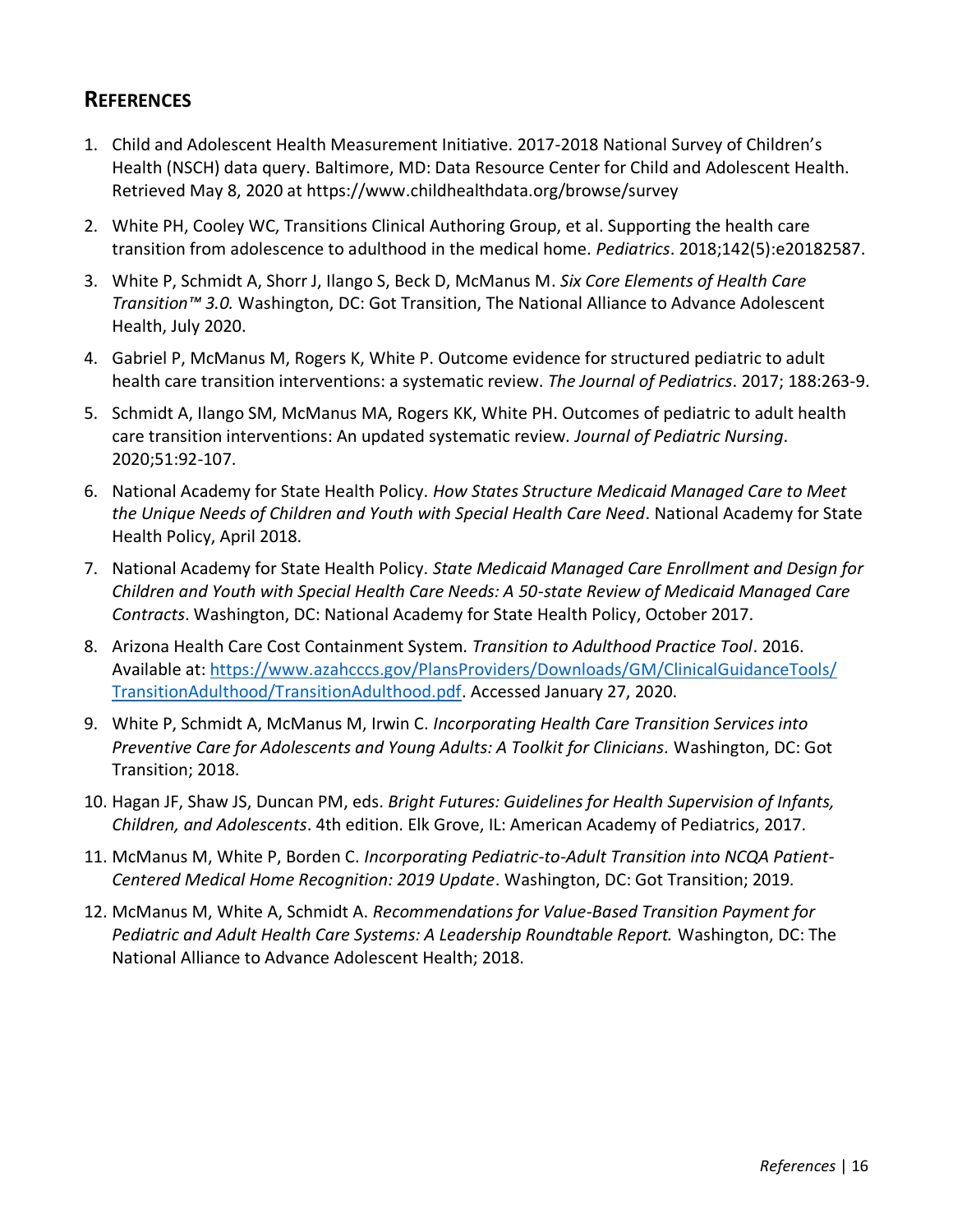### **APPENDIX A: USEFUL HEALTH CARE TRANSITION RESOURCES**

- 2020 Coding and Reimbursement Tip Sheet for Transition from Pediatric to Adult Health Care *(click [here\)](https://www.gottransition.org/resource/?2020-coding-tip-sheet)*
- Recommendations for Value-Based Transition Payment for Pediatric and Adult Health Care Systems: A Leadership Roundtable Report *(click [here\)](https://static1.squarespace.com/static/5871c0e9db29d687bc4726f2/t/5bb676f515fcc077b763fb18/1538684662430/Value-Based+Payment+for+Health+Care+Transition+Report+FINAL+10.4.18.pdf)*
- Incorporating Pediatric-To-Adult Transition into NCAQ Patient-Centered Medical Home Recognition: 2019 Update *(click [here\)](https://gottransition.org/resource/?incorporating-hct-into-ncqa-2019)*
- Incorporating Health Care Transition Services into Preventive Care for Adolescents and Young Adults: A Toolkit for Clinicians *(click [here\)](https://gottransition.org/resource/?clinician-toolkit-preventive-care)*

Transitioning Youth to an Adult Health Care Clinician *(clic[k here\)](https://gottransition.org/six-core-elements/transitioning-youth-to-adult/)*

Transitioning to an Adult Approach to Health Care Without Changing Clinicians *(clic[k here\)](https://gottransition.org/six-core-elements/transitioning-adult-approach/)*

Integrating Young Adults into Adult Health Care *(click [here\)](https://gottransition.org/six-core-elements/integrating-young-adults/)*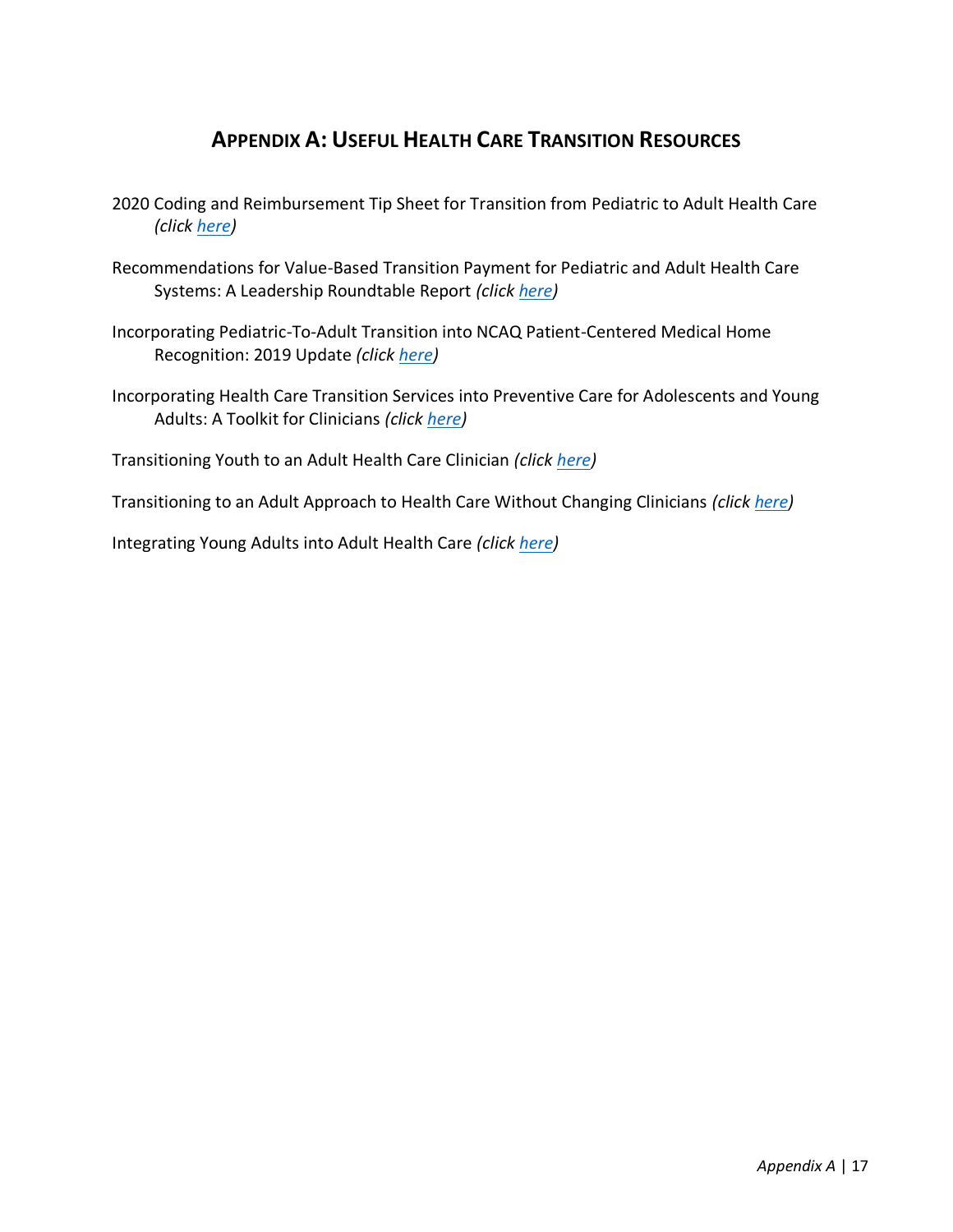#### **STANDARD MANAGED CARE CONTRACT LANGUAGE**

#### **VIRGINIA'S MANAGED MEDICAL ASSISTANCE PROGRAM MODEL**

"Fostering Futures" is Virginia's program implementing provisions of the federal Fostering Connections to Success and Increasing Adoptions Act of 2008 that permit states to utilize federal Title IV-E funding to provide foster care maintenance payments and services and adoption assistance for youth ages 18 to 21. The program offers services and support to youth transitioning to adulthood and self-sufficiency regardless of funding source.

#### **SPECIALTY MANAGED CARE CONTRACT LANGUAGE**

#### **ARIZONA'S CHILDREN'S REHABILITATIVE SERVICES PLAN**

Title XIX Member: Title XIX members include those eligible under Section 1931 provisions of the Social Security Act (previously AFDC), Sixth Omnibus Budget Reconciliation Act (SOBRA), Supplemental Security Income (SSI) or SSI-related groups, Medicare Cost Sharing groups, Adult Group at or below 106% Federal Poverty Level (Adults </= 106%), Adult Group above 106% Federal Poverty Level (Adults >106%), Breast and Cervical Cancer Treatment program, Title IV-E Foster Care and Adoption Subsidy, Young Adult Transitional Insurance, and Freedom to Work.

Young Adult Transitional Insurance (YATI): Transitional medical care for individuals age 18 through age 25 who were enrolled in the foster care program under jurisdiction of the 18th Department of Child Safety in Arizona on their birthday.

#### **GEORGIA'S FAMILIES 360<sup>O</sup>**

Transition of Care: The movement of patients between health care practitioners and/or settings as their condition and care needs change during the course of a chronic or acute illness. For FC Members, DJJ Members and [Adoption Assistance (AA)] Members, Transition of Care planning may involve activities or needs related to a Member's placement in DFCS custody or under DJJ supervision, transition from FFS Medicaid or commercial health plans to the Georgia Families 360° program; transition from a CMO to the Georgia Families 360**<sup>O</sup>** CMO, changes in Residential Placement, aging out of Foster Care or exiting DJJ supervision.

#### **TEXAS' STAR KIDS**

Transition Planning means the process of anticipating and preparing for changes in life circumstances and healthcare services to ease an adolescent's shift to adulthood.

Transition Specialist means an MCO employee or Subcontractor who works with adolescent and young adult Members and their support network to prepare the Member for a successful transition out of STAR Kids and into adulthood.

#### **WISCONSIN'S FOSTER CARE MEDICAL HOME**

Transitional Care: Processes to ensure continuity of care that include, but are not limited to, medication reconciliation, ensuring members have a comprehensive understanding of their treatment plan, and assisting members with scheduling follow-up appointments with their primary care provider or specialists as needed after a member is discharged from an emergency department, hospital, nursing home, or rehabilitation facility or when a member is leaving out of home care or leaving the Foster Care Medical Home. Per 42 CFR § 438.208(b)(2), processes to coordinate services the HMO furnishes to the member between settings of care, including appropriate discharge planning for short term and long-term hospital and institutional stays.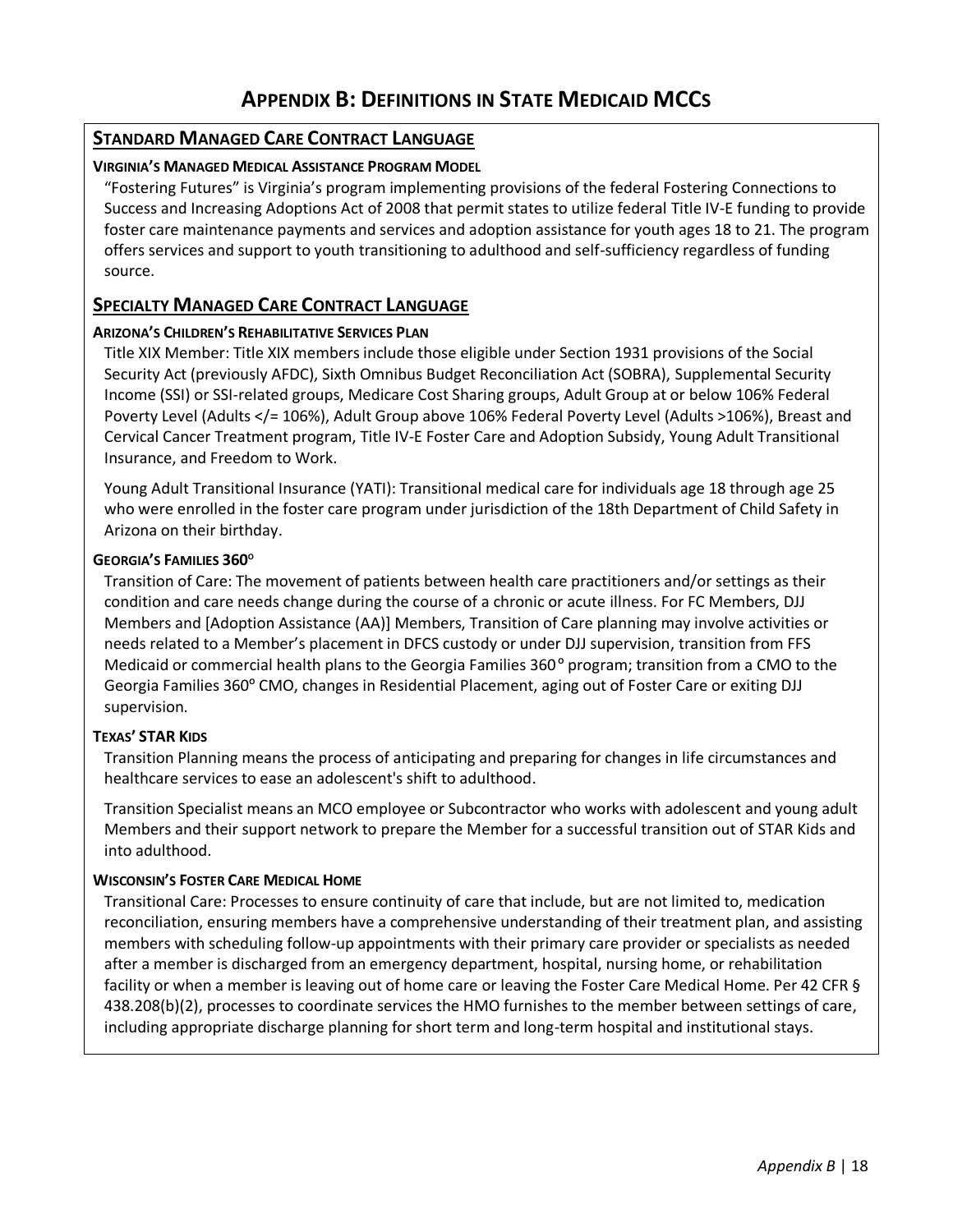## **APPENDIX C: MEMBER SERVICES AND EDUCATION IN STATE MEDICAID MCCS**

### **STANDARD MANAGED CARE CONTRACT LANGUAGE**

No HCT language was identified in standard managed care contracts.

#### **SPECIALTY MANAGED CARE CONTRACT LANGUAGE**

#### **TEXAS' STAR KIDS**

The MCO must maintain a Member Services Department to assist Members in obtaining Covered Services. Each Member Services Department or another appropriate department must include Transition Specialists who are dedicated to assisting Members and Service Coordinators with transition planning for adulthood.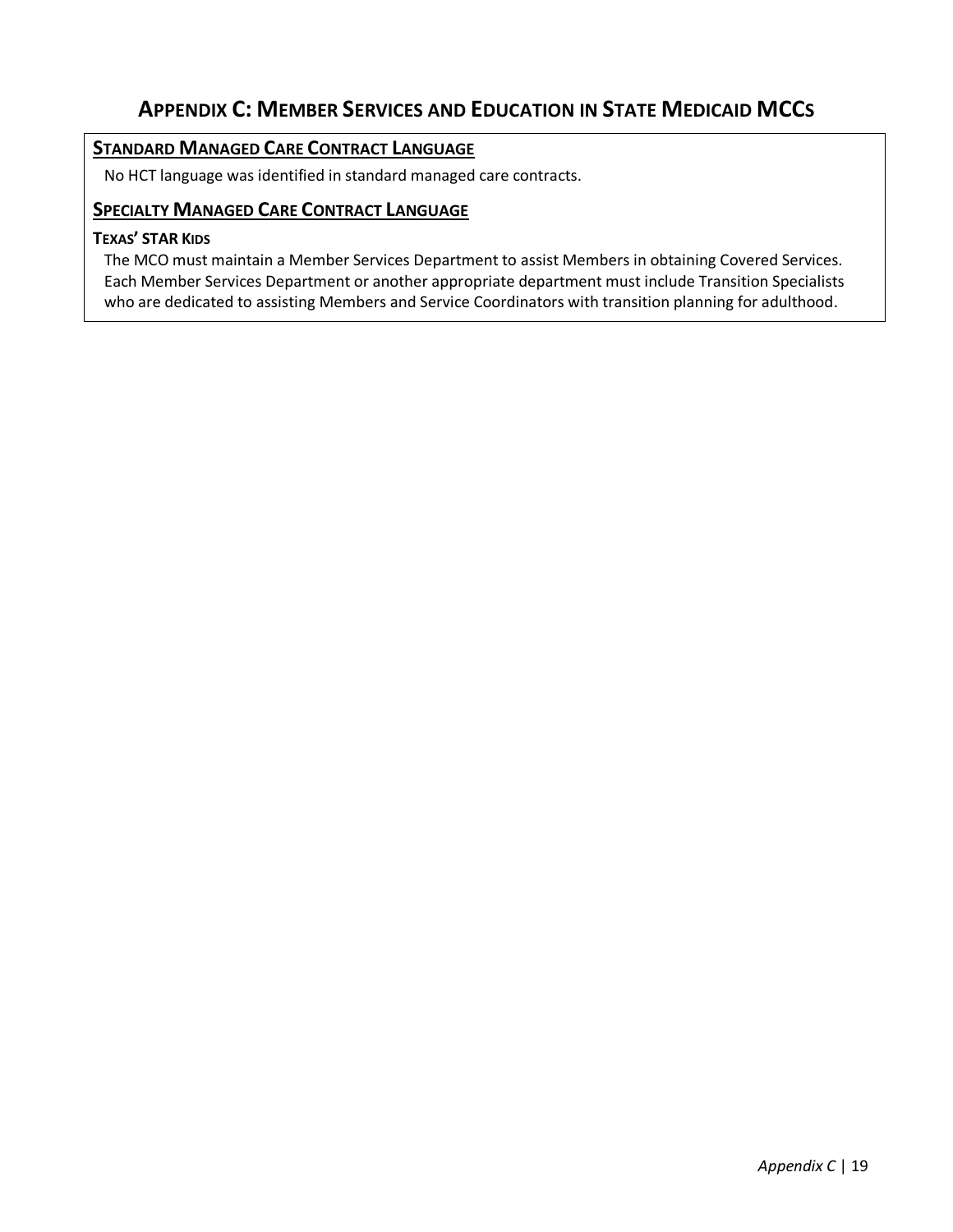### **APPENDIX D: PROVIDER NETWORKS IN STATE MEDICAID MCCS**

### **STANDARD MANAGED CARE CONTRACT LANGUAGE**

#### **ARIZONA'S AHCCCS COMPLETE CARE**

The Contractor's network of behavioral health providers shall include, at a minimum the following: Master's and doctoral level trained clinicians in the fields of social work, marriage and family therapy, counseling, psychology, and substance abuse counseling providers who deliver services to ... transition aged youth ages 18 through 20.

#### **MICHIGAN'S STANDARD MANAGED CARE CONTRACT**

Contractor must obtain a written attestation from PCPs willing to serve children with special health care needs (CSHCN) Enrollees that specifies the PCP/practice meets the following qualifications: Provides services appropriate for youth transitioning into adulthood.

#### **SPECIALTY MANAGED CARE CONTRACT LANGUAGE**

#### **ARIZONA'S CHILDREN'S REHABILITATIVE SERVICES PLAN**

The Contractor's network shall include Master's level and doctoral trained clinicians in the fields of social work, counseling, and psychology that are trained in implementation of best practices for medically and behaviorally complex conditions such as intellectual/cognitive disabilities, trauma related disorders, substance abuse, sexual disorders, and special age groups such as transition age youth and members aged birth to five years old.

#### **DISTRICT OF COLUMBIA'S CHILD AND ADOLESCENT SUPPLEMENTAL SECURITY INCOME PROGRAM (CASSIP)**

For Enrollees under the age of twenty-one (21), a PCP may be any of the following: pediatrician, family practice physician, general practice physician, internal medicine physician, OB/GYN, osteopath, nurse practitioner, or a subspecialty physician. Contractor shall ensure all CASSIP Enrollees over the age of twenty-one (21) receive primary care services from a general internist or adult specialist. Enrollees over the age of twenty-one (21) shall not receive these services from a pediatrician and may not use a pediatrician as his or her PCP. Some special needs children may be candidates for continuation with pediatric primary care beyond 21 depending on the clinical issues and determination by pediatrician to continue care. Contractor shall assist such Enrollees in the transition from pediatrician to general internist or adult specialist and shall ensure there is an adequate network of general internists and adult specialists available for Enrollees over the age of twenty-one (21).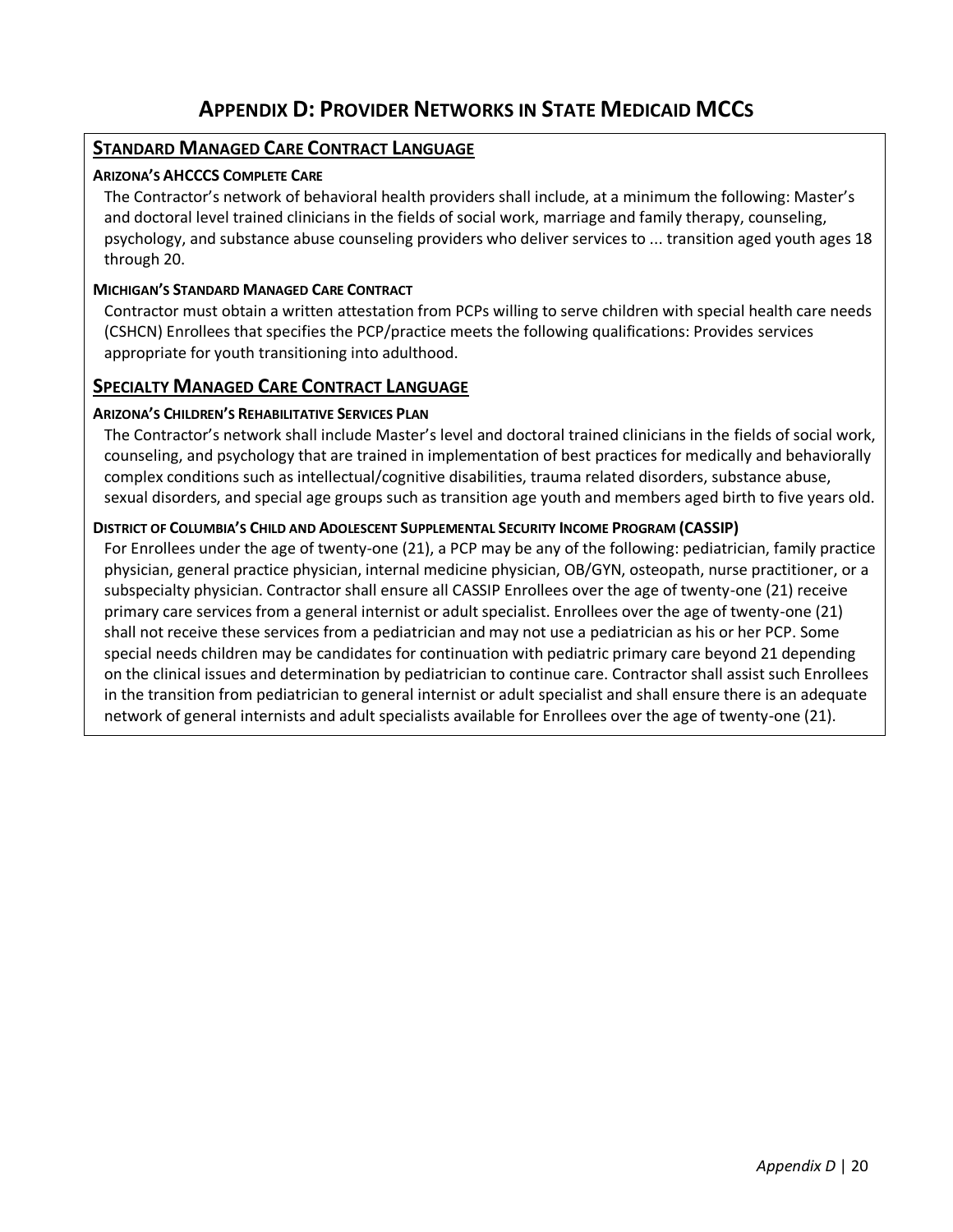#### **STANDARD MANAGED CARE CONTRACT LANGUAGE**

#### **ARIZONA'S AHCCCS COMPLETE CARE**

The Contractor's behavioral health service delivery system shall incorporate the following elements: Coordinate and provide access to comprehensive care coordination and transitional care across settings; follow-up from inpatient to other settings; participation in discharge planning; and facilitating transfer from the children's system to the adult system of health care. Coordinate and provide access to chronic disease management support, including self-management support.

The following AHCCCS Behavioral Health Practice Tools shall be utilized: Transition to Adulthood.

#### **MINNESOTA'S UCARE MINNESOTA**

Case Management for Transitional Youth. Continued case management must be offered to a Child (or Child's legal representative) who is receiving children's case management and is turning eighteen (18) and his or her needs can be met within the children's service system. Before discontinuing case management for Children age seventeen (17) to twenty-one (21), the MCO must develop a transition plan that includes plans for health insurance, housing, education, employment and treatment.

Assertive Community Treatment for Youth provides intensive nonresidential rehabilitative mental health services by a multidisciplinary staff using a team approach consistent with assertive community treatment adapted for Children ages sixteen (16) to twenty-one (21), with a serious mental illness or co-occurring mental illness and substance abuse addiction that requires services to prevent admission to an inpatient psychiatric hospital or placement in a residential treatment facility or who require intensive services to step down from inpatient or residential care to community-based care.

Intensive nonresidential rehabilitative mental health services and supports must be provided by an eligible provider agency that meets the requirements and standards outlined in in Minnesota Statutes, §256B.0947, subds. 3a (c), 4 and 5. The services, supports and ancillary activities include the following, as needed by the individual Enrollee: [...] (k) Transition services as defined in Minnesota Statutes, §256B.0947\*

\*(k) "Transition services" means:

- 1) activities, materials, consultation, and coordination that ensures continuity of the client's care in advance of and in preparation for the client's move from one stage of care or life to another by maintaining contact with the client and assisting the client to establish provider relationships;
- 2) providing the client with knowledge and skills needed post transition;
- 3) establishing communication between sending and receiving entities;
- 4) supporting a client's request for service authorization and enrollment; and
- 5) establishing and enforcing procedures and schedules.

A youth's transition from the children's mental health system and services to the adult mental health system and services and return to the client's home and entry or re-entry into community-based mental health services following discharge from an out-of-home placement or inpatient hospital stay.

#### **TENNESSEE'S TENNCARE STATEWIDE CONTRACT**

The Contractor shall ensure coordination between the children and adolescent service delivery system as they transition into the adult mental health service delivery system, through such activities as communicating treatment plans and exchange of information.

### **SPECIALTY MANAGED CARE CONTRACT LANGUAGE**

No HCT language was identified in standard managed care contracts.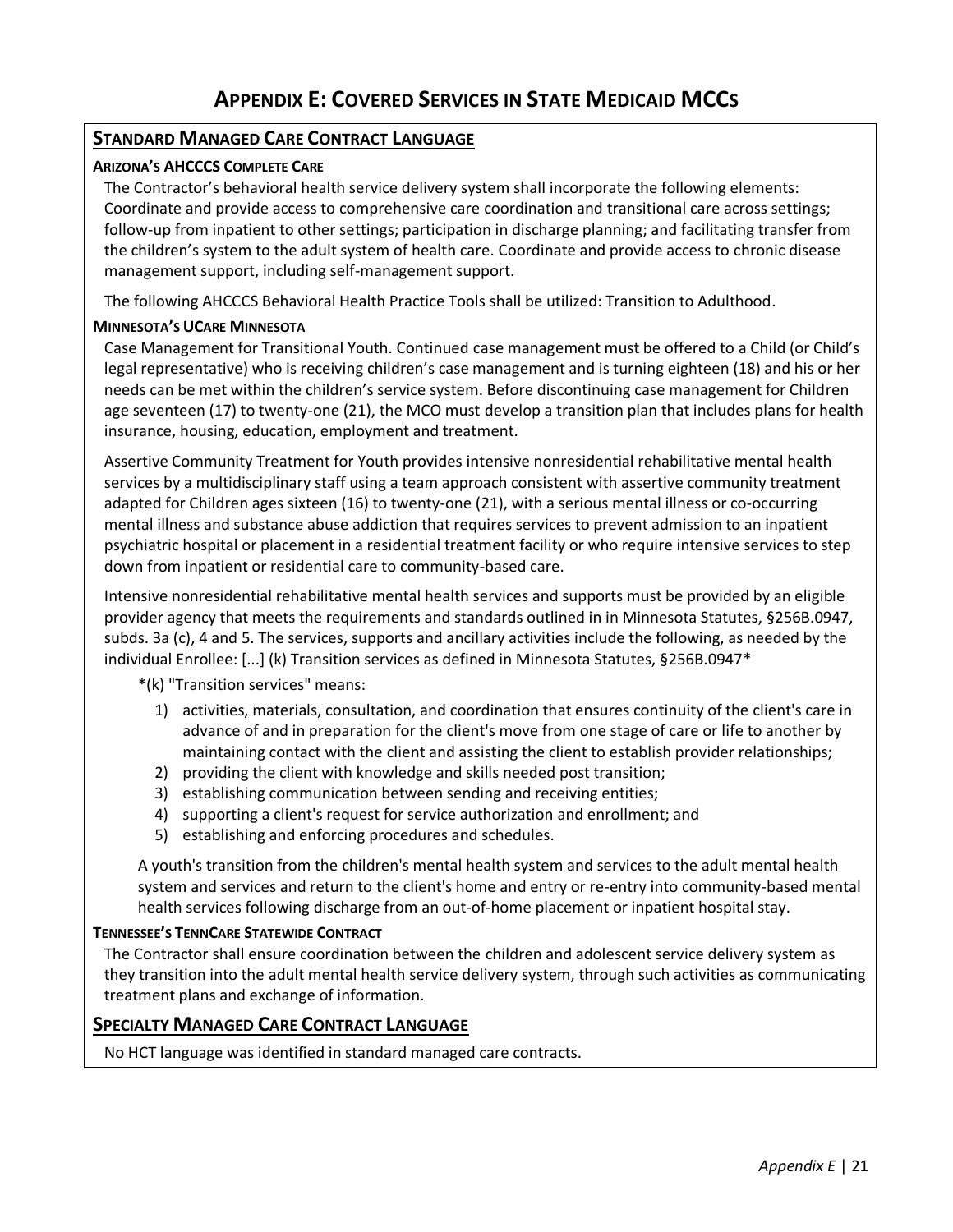#### **STANDARD MANAGED CARE CONTRACT LANGUAGE**

#### **LOUISIANA'S BAYOU HEALTH AETNA CONTRACT**

Case Management: Continuity of care for identified Special Health Care Needs populations including managing transitions between pediatric and adult health care providers.

#### **MICHIGAN'S STANDARD MANAGED CARE CONTRACT**

Contractor must enter into an agreement with all Local Health Departments (LHDs) to coordinate care for CSHCS Enrollees in Contractor's service area; the agreement must address the following topics: Care planning for Enrollees transitioning into adulthood.

#### **NEW JERSEY'S FAMILYCARE**

Transfer of Pediatric Members to an Adult System of Care: The Contractor shall develop policies and procedures on assisting families of adolescent Members related to filing of appropriate paperwork for Social Security Income, Medicaid and if necessary, legal guardianship, at least six months prior to the Members' eighteenth (18th) birthdays. Members with intellectual or developmental disability diagnosis shall be referred to the Division of Developmental Disabilities upon their eighteenth (18th) birthday. For adolescent MLTSS Members who are approaching their twentieth (20th) birthday and currently reside in a pediatric facility, the Contractor shall develop policies and procedures to assist these Members and their families on options for community placement or transition to an adult facility at least six months prior to the Members' twenty-first (21st) birthday. The Department of Health licensing unit shall be consulted as appropriate.

#### **NEW MEXICO'S CENTENNIAL CARE 2.0 CONTRACT**

The CONTRACTOR shall conduct an additional assessment within seventy-five (75) Calendar days of transition to determine if the transition was successful and identify any remaining needs. 4.4.15.4 Transition scenarios include but are not limited to: […] Transition for Member(s) turning twenty-one (21) years of age.

#### **PENNSYLVANIA'S HEALTHCHOICES AGREEMENT**

If a member with special health care needs (including but not limited to chronic illnesses or physical and developmental disabilities) who is 18 (eighteen) years of age or older uses a Pediatrician or Pediatric Specialist as a PCP, the PH-MCO must, upon request from a family member, assist with the transition to a PCP who provides services for adults.

#### **VIRGINIA'S MEDALLION 4.0 CONTRACT**

The Contractor shall participate in mandatory case management collaboration. Additionally, the Contractor shall establish a process to notify youth in foster care who are approaching age eighteen (18) of the programs that provide continued health care coverage, specifically former foster care and Fostering Futures. The Contractor shall assist in care coordination during this transitional period.

Foster Care Transition Planning: The Contractor shall develop and maintain transition of care policies and procedures for enrollees who are transitioning out the child welfare system from Aid Category 76 to Aid Category 70, which shall include provisions for convening a comprehensive treatment team meeting to discuss the services and supports the enrollee will need post-separation. If the services are not covered by Medicaid, the Contractor shall inform the enrollee, or their authorized representative, of any community programs that may be able to meet their needs and make the necessary referrals, as needed. The Contractor shall start transition planning one (1) year prior to the expected date upon which an enrollee will age-out of the child welfare system or immediately upon notification that an enrollee has achieved permanency status.

Comprehensive System of Care - The Contractor shall develop a comprehensive system of care for the provision of services as medically necessary, to children ages 13-18 years in the Medallion 4.0 program. The Contractor must ensure that in the provision of services to this population any strategies and innovations implemented align with and advances the following goals:

- Supports an increase in oral health and vision health;
- Supports Increase in Early and Periodic Screening, Diagnostic, and Treatment (EPSDT);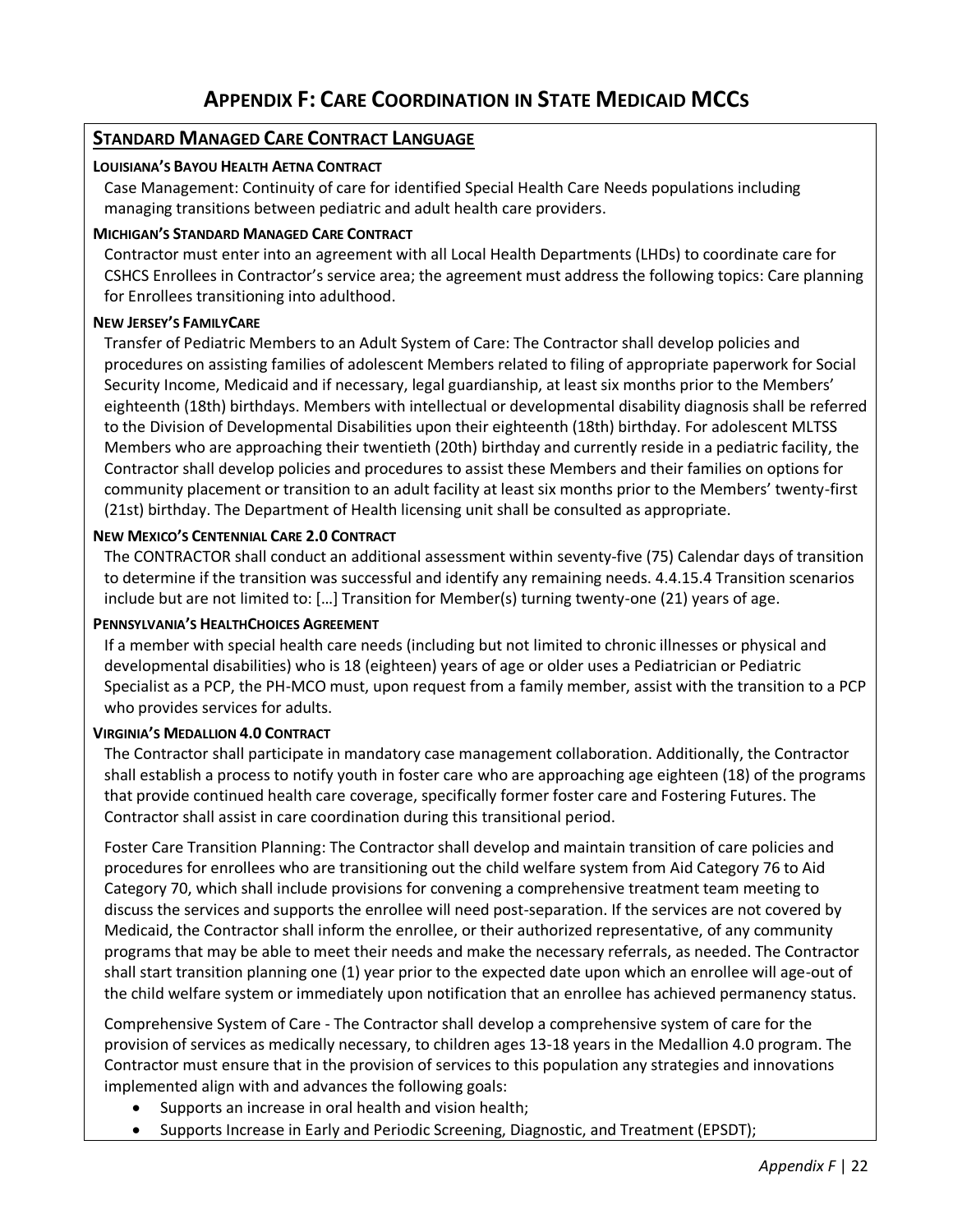- Prevents and/or reduces obesity, asthma, or other chronic conditions;
- Focuses on teens and adolescent health, including trauma-informed care, ACES and resilience;
- Focuses on children and youth with special health care needs (CYSHCN);
- Provides transition planning to help teens and young adults prepare for changes following their 18th birthday.

### **SPECIALTY MANAGED CARE CONTRACT LANGUAGE**

#### **ARIZONA'S CHILDREN'S REHABILITATIVE SERVICES PLAN**

Transition Activities: The Contractor shall develop a Pediatric to Adult Transition Plan for each Member by age twenty (20) years. The Transition Plan shall be developed with Members, families, and their providers. The Transition Plan shall include strategies to address barriers to transitioning from a pediatric- to an adultoriented system of care. The Transition Plan should be age-appropriate and periodically updated to address the Member's current needs and identify an adult-care PCP, if the Member elects to transition to another health plan prior to transition out of the CRS program. In addition to health care, developmentallyappropriate discussions related to work, education, recreation, and social needs should be part of the planning for adulthood. All teens, including those with cognitive disabilities, should be included in planning for adulthood in a way that is meaningful to them. The CRS Contractor shall adhere to policies in the AMPM, Chapter 520, regarding Pediatric to Adult Transition Plans. Utilizing the Enrollment Transition Information (ETI) form, the CRS Contractor shall notify the Member's receiving AHCCCS Contractor once the CRS Member turns 21 years of age and chooses to leave the CRS program or the member is no longer eligible for the CRS program. CRS Members often require care over extended periods of time. Therefore, transitions from the children's to the adult system of care; from the CRS Contractor to another AHCCCS Contractor or a private health plan; between levels of inpatient and outpatient care; from physician to physician; from one carve out service program, such as behavioral health, to another; often are needed. Accordingly, the CRS Contractor shall implement specific policies and procedures to preserve the continuity of care during such transitions. The CRS Contractor must facilitate the development and implementation of a transition plan for members who no longer meet CRS eligibility or who make the decision to choose to transition to another AHCCCS Contractor or private health plan when they turn 21 years of age. The transition plan must be consistent with applicable evidence based practice guidelines, which combines the various elements of treatment plans with needed family support services and care coordination activities to provide a roadmap of the steps to be taken for each Member in achieving treatment and quality of life goals. The plan developed for each member must be completed in accordance with AHCCCS Policy, which includes developmentally-appropriate strategies to transition from a pediatric to an adult system of health care and a plan that addresses changing work, education, recreation and social needs.

#### **DISTRICT OF COLUMBIA'S CHILD AND ADOLESCENT SUPPLEMENTAL SECURITY INCOME PROGRAM (CASSIP)**

Transition for Enrollees Aging out of CASSIP: Contractor shall identify Enrollees two (2) years before they age out of CASSIP to allow sufficient time to develop a comprehensive Transition Plan to the adult Medicaid system. Contractor shall have protocols for this transition relating, but not limited to, the following:

- Department on Disability Services;
- DHCF, Long Term Care Administration;
- Certified Medicaid Providers;
- Community Social Service Agencies;
- Department of Behavioral Health;
- Department of Human Services, Adult Protective Services;

Contractor shall assist the Enrollee in identifying services, locating sources of support, and arranging for needed services to commence upon the Enrollee's disenrollment from CASSIP.

Case Management staff facilitates the transfer of medical information from one Provider to another and monitors the Care Coordination Plan; Case Management staff assists in planning for and arranging the services called for by a discharge plan after hospital treatment, or a stay at a PRTF or LTC facility; Case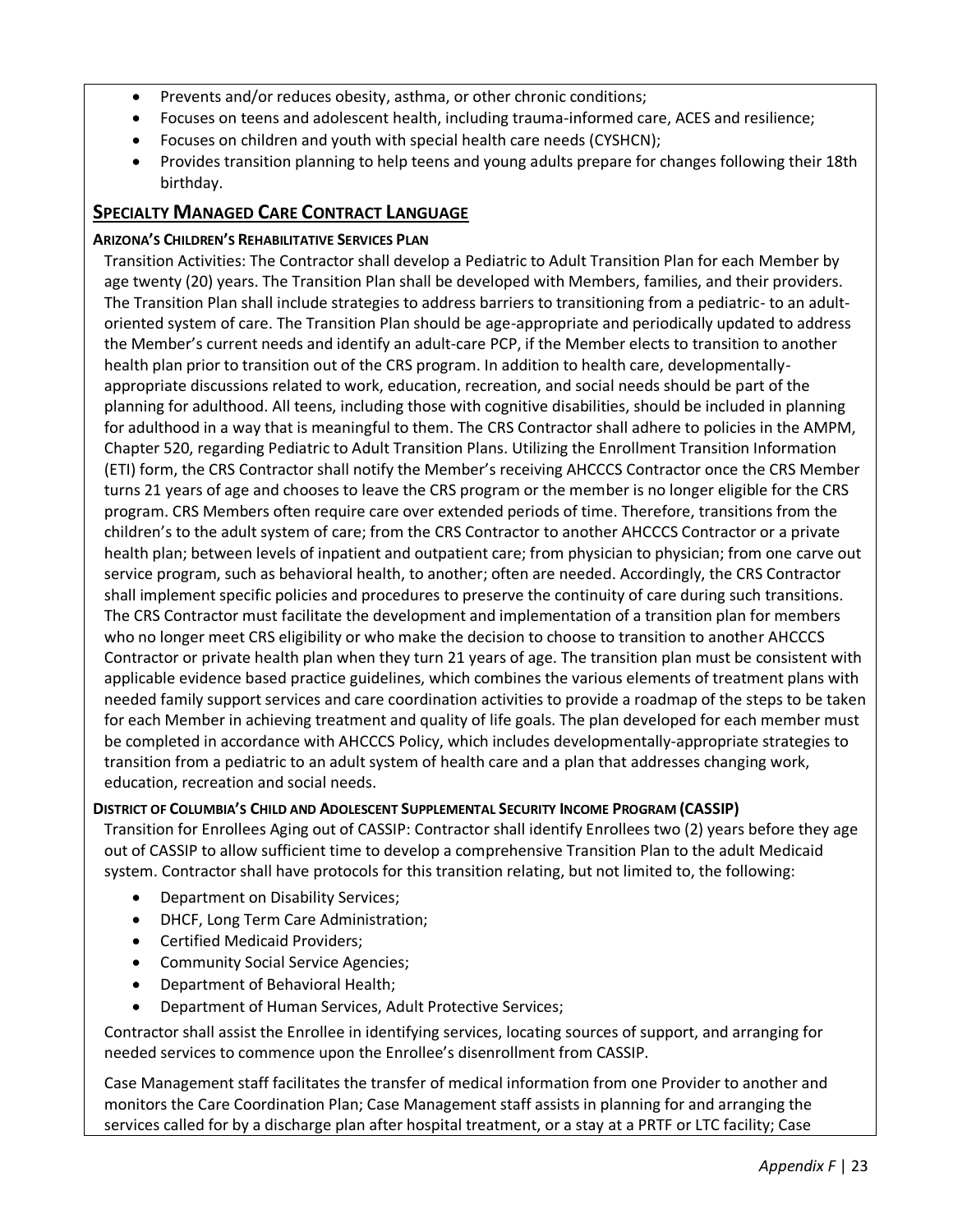Management staff assists in planning for termination when the Enrollee ages out of CASSIP or is disenrolled for any reason, including facilitating the communication of medical information to any new Providers the Enrollee might have.

#### **FLORIDA'S CHILDREN'S MEDICAL SERVICES HEALTH PLAN**

Ensure referrals with the required medical documentation needed to complete the clinical eligibility process for the LTC program are submitted to [Comprehensive Assessment and Review for Long-Term Care Services (CARES)] for Medicaid enrollees as follows:

- 1) Six months prior to an enrollee turning the age of 18 years for enrollees residing in a nursing facility; and
- 2) Six months prior to an enrollee turning the age of 21 years for enrollees receiving private duty nursing services, if the enrollee or their authorized representative has expressed a desire to enroll in the LTC program.

Work with enrollee, beginning at age 12 years old, and their family on the development and implementation of a transition plan that helps support the enrollee as they transition into adulthood. The transition plan must address, at a minimum, the educational and vocational supports, housing, income and guardianship. Case Managers must include, at a minimum, in the enrollee's annual plan of care process: Additionally, at a minimum,

- 1) Identification of specific milestones that would trigger need for or that will be addressed in transition plan.
- 2) Transition planning including the enrollee and his/her family, enrollee's providers and adult providers. Transition planning will include enrollee and family readiness assessments beginning at 14 years old.

Designate a Transitions Specialist within our care coordination team to help support complex transitions to adulthood, provide training, guidance and support to other care coordinators and help monitor effectiveness of transition planning.

### **TEXAS' STAR KIDS**

Adult Transition Planning: The MCO must help to assure that teens and young adult Members receive early and comprehensive transition planning to help prepare them for service and benefit changes that will occur following their 21st birthday. Each MCO is responsible for conducting ongoing transition planning starting when the Member turns 15 years old. The MCO must provide transition planning services as a team approach through the named Service Coordinator, if applicable, and with a Transition Specialist within the Member Services division. Transition Specialists must be an employee of the MCO and wholly dedicated to counseling and educating Members and others in the Members' support network about considerations and resources for transitioning out of STAR Kids. Transition Specialists must be trained on the STAR+PLUS system and maintain current information on local and state resources to assist the Member in the transition process. Transition planning must include the following activities:

- 1. Development of a continuity of care plan for transitioning Medicaid services and benefits from STAR Kids to the STAR+PLUS Medicaid managed care model without a break in service
- 2. Prior to the age of 10, the MCO must inform the Member and the Member's [Legally Authorized Representative (LAR)] regarding LTSS programs offered through the Department of Aging and Disability Services (DADS) and, if applicable, provide assistance in completing the information needed to apply. DADS LTSS programs include CLASS, DBMD, TxHmL, and HCS
- 3. Beginning at age 15, the MCO must regularly update the ISP with transition goals
- 4. Coordination with [Department of Assistive and Rehabilitative Services (DARS)] to help identify future employment and employment training opportunities.
- 5. If desired by the Member or the Member's LAR, coordination with the Member's school and Individual Education Plan (IEP) to ensure consistency of goals.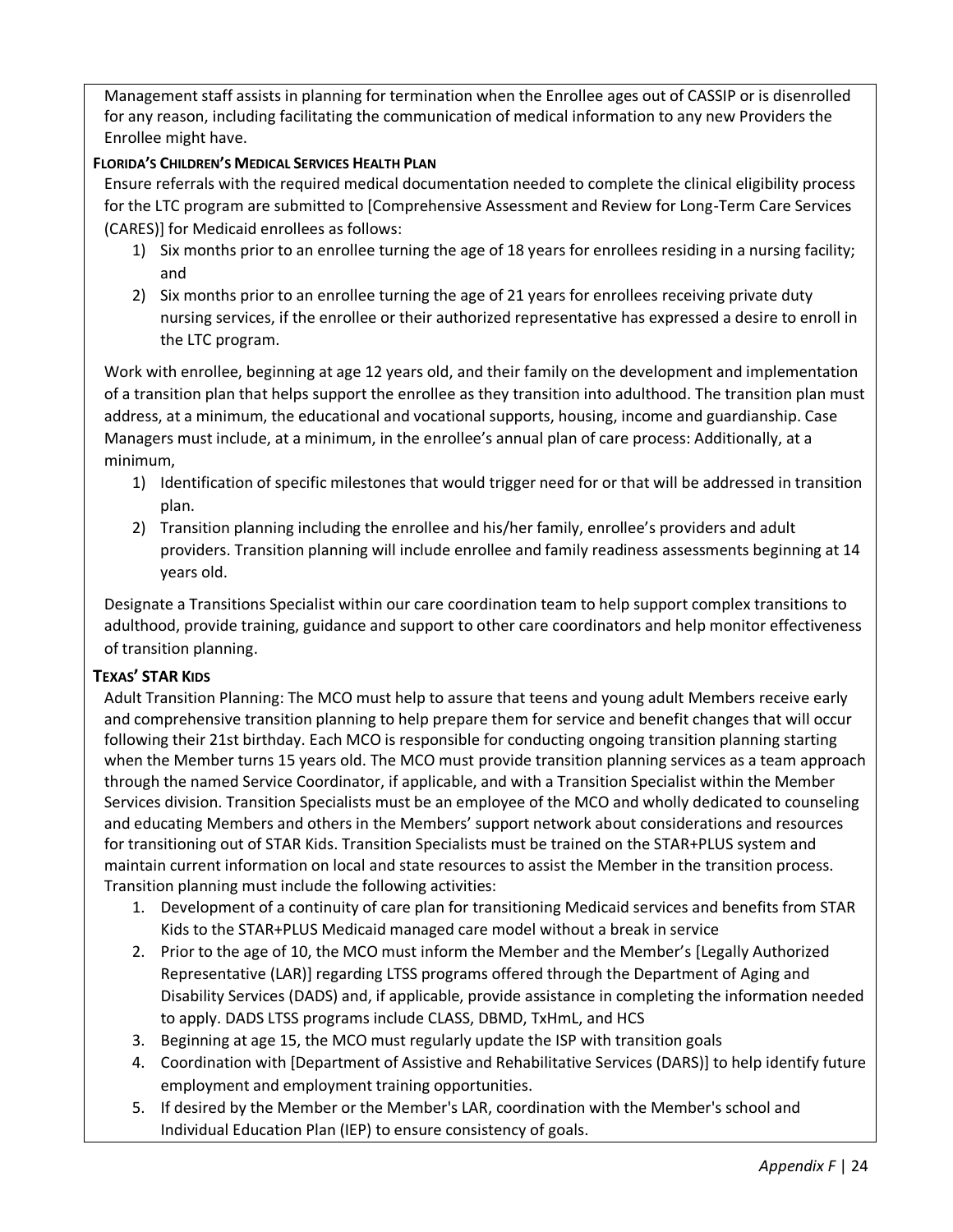- 6. Health and wellness education to assist the Member with self-management.
- 7. Identification of other resources to assist the Member, the Member's LAR, and others in the Member's support system to anticipate barriers and opportunities that will impact the Member's transition to adulthood.
- 8. Assistance applying for community services and other supports under the STAR+PLUS program after the Member's 21st birthday.
- 9. Assistance identifying adult healthcare providers.

Individual Service Plan Description. Each STAR Kids MCO must create and regularly update a comprehensive Person-Centered Individual Service Plan (ISP) for each STAR Kids Member, unless the Member or Member's LAR declines the STAR Kids Screening and Assessment Process as described in Section 8.1.39. The purpose of the ISP is to articulate assessment findings, short and long-term goals, service needs, and Member preferences. The MCO must use the ISP to communicate and help align expectations between the Member, their LAR, the MCO and key service providers. The MCO must use the ISP to measure Member outcomes over time. The MCO must ensure that all ISPs must contain the following information:

- 1. A summary document describing the recommended service needs identified through the STAR Kids Screening and Assessment Process;
- 2. Covered Services currently received;
- 3. Covered Services not currently received, but that the Member might benefit from;
- 4. A description of non-covered services that could benefit the Member;
- 5. Member and family goals and service preferences;
- 6. Natural strengths and supports of the Member including helpful family members, community supports, or special capabilities of the Member;
- 7. With respect to maintaining and maximizing the health and well-being of the Member, a description of roles and responsibilities for the Member, their LAR, others in the Member's Support Network, key service providers, the Member's Health Home, the MCO, and the Member's school, if applicable;
- 8. A plan for coordinating and integrating care between Providers and Covered and Non-Covered Services;
- 9. Short and long-term goals for the Member's health and well-being;
- 10. If applicable, services provided to the Member through [Youth Empowerment Services (YES), Texas Home Living (TxHmL), Deaf Blind with Multiple Disabilities (DBMD), Home and Community-based Services (HCS), Community Living Assistance and Supports Services (CLASS)], or third-party resources, and the sources or providers of those services;
- 11. Plans specifically related to transitioning to adulthood for Members age 15 and older; and
- 12. Any additional information to describe strategies to meet service objectives and Member goals.

The MCO must ensure that the ISP is informed by findings from the STAR Kids Screening and Assessment Process, in addition to input from the Member; their family and caretakers; Providers; and any other individual with knowledge and understanding of the Member's strengths and service needs who is identified by the Member, the Member's LAR, or the MCO. To the extent possible and applicable, the MCO must ensure that the ISP accounts for school-based service plans and service plans provided outside of the MCO. The MCO is encouraged to request, but may not require the Member to provide a copy of the Member's Individualized Education Plan (IEP).

Service Coordination Teams: Service Coordination teams are Member-centered support networks designed to enhance services provided by the Service Coordinator. Service Coordination team members must be individually selected based on the needs and preferences of the Member. The MCO will provide a Service Coordination team when the MCO or a Provider determines the Member could benefit from a multidisciplinary approach to Service Coordination or determines specific expertise is necessary to address needs identified in the Member's ISP. Service Coordination teams must be led by at least one Service Coordinator employed by the MCO, or appropriate Health Home employee, if the Member receives Service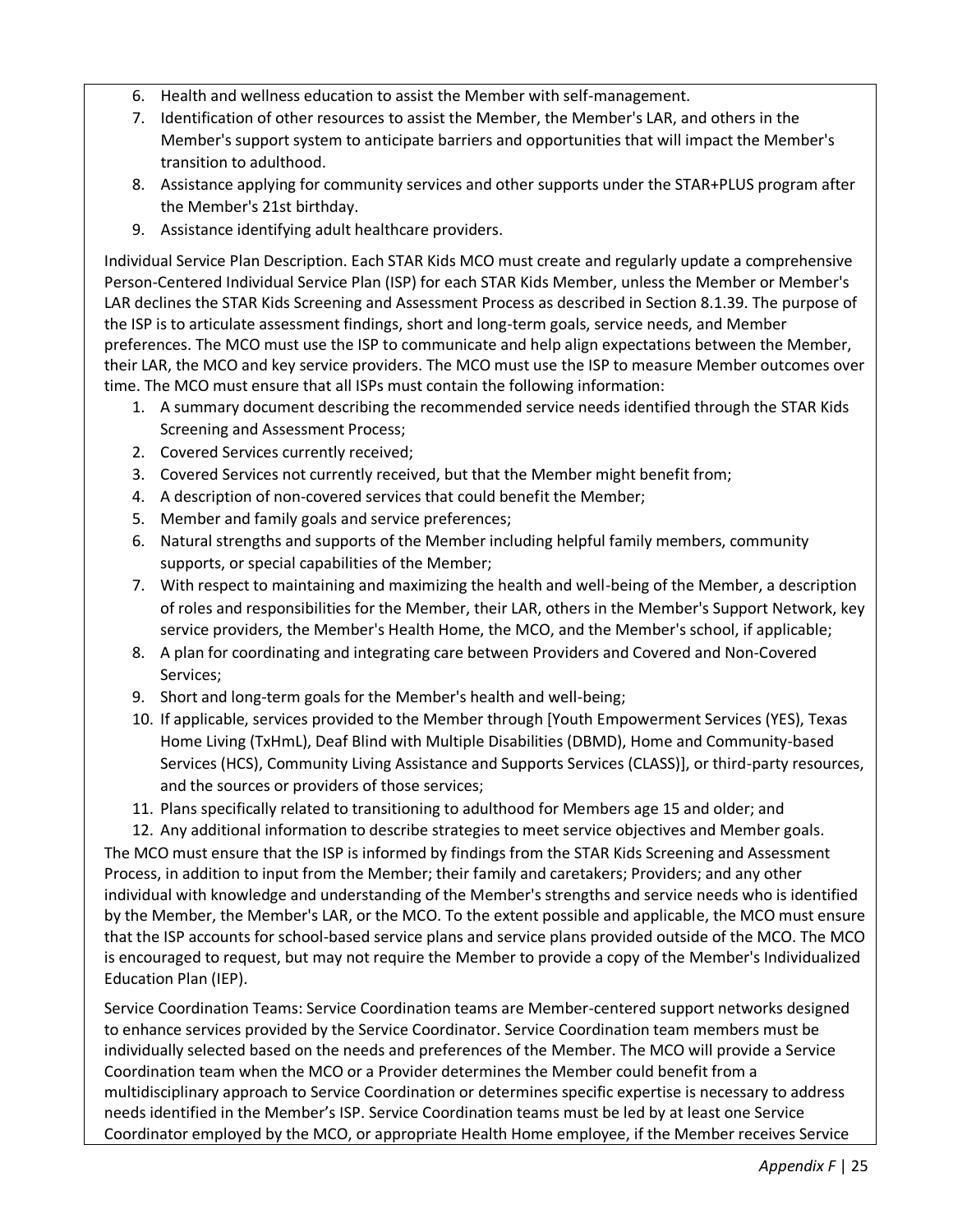Coordination through their Health Home. If a Member has a named Service Coordinator, the named Service Coordinator must lead the Service Coordination team. Service Coordination teams must have access to individuals with expertise or access to identified subject matter experts in the following areas:

25. School transition

Service Coordinators are responsible for helping to connect the Member to an extended service network to meet the Member's needs, which may include ...

12. Transition planning for aging out of STAR Kids

#### **WISCONSIN'S FOSTER CARE MEDICAL HOME**

The [Health Care Coordinator (HCC)] must periodically reassess the child 's level of service needs and, in collaboration with DMCPS or the child welfare agency, must recognize when more intensive care coordination may be needed. For example, needs may be greater during key periods in a child's life, such as entry into out-of-home care, change in health care status, discharge from inpatient hospitalization, after a change in placement, at reunification, at time of discharge from out-of-home care, or during transition to adolescence or adulthood.

Duties of Health Care Coordinators:

e. Ensuring that health information is transferred to a new primary care provider when a child is transferred between agencies or foster homes, or discharged from foster care.

The HCC must engage in transitional health care planning prior to the child leaving the medical home. The transitional planning must be developed with input from the child, primary caregiver, legal guardian, health care providers, and the child welfare case manager as appropriate.